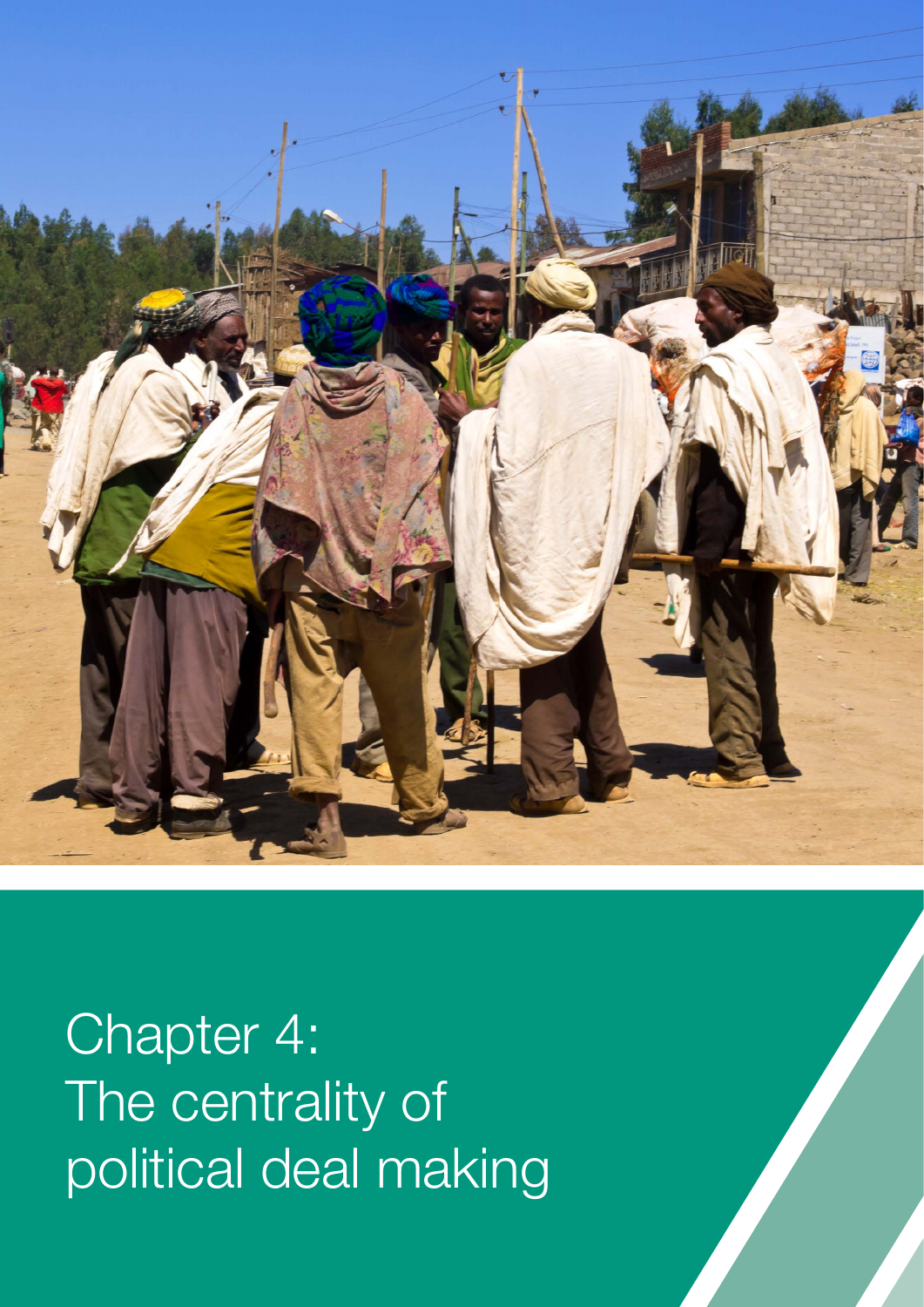- Political deal-making and bargaining processes among elites are key to building local support for reductions in armed conflict, formal peace processes and more stable transitions out of conflict.
- External actors can build trust and confidence and support the emergence of stabilising deals and bargains, providing resources to help them 'stick'.
- Externally-driven peace agreements and transformative reform agendas are likely to fail if they are significantly misaligned with the underlying division of power and resources.
- Policy makers face difficult trade-offs. Near-terms deals can de-escalate major conflict, but can impose limits on more inclusive change, and can result in other less visible forms of violence.

## **Introduction**

- 1. The UK has considerable recent experience of interventions aimed at ending conflict and reducing security threats to the UK. These 'external'<sup>50</sup> interventions have emphasised formal peace processes and state- and institution-building as a way to reduce and manage violence. Yet attempts at transformative change,<sup>51</sup> for example in Afghanistan, Libya and Iraq, have faced considerable challenges. Those excluded from the political and security arrangements have often used violence to challenge and undermine them and strengthen their position. This has often resulted in continued conflict, failed institution-building efforts and the collapse of peace agreements.
- 2. This chapter sets out how the UK government, working alongside local and international partners, can take a more iterative approach to reducing the impact of armed conflict by understanding and engaging in the political processes that occur in conflict contexts. In particular, it looks at how we can more effectively understand and potentially support political deal-making and bargaining processes. These are key to building local support for reductions in violence, formal peace processes and more stable transitions out of conflict. Activity in this regard accords with the UK Stabilisation Principles set out in Chapter 1, most clearly the need to 'promote and support a political process to reduce violence' and 'prepare a foundation for longer-term stability'.

<sup>50</sup> References in this chapter to 'external' interventions refer to those of any state or multilateral organisation engaged directly or indirectly in the conflict, albeit that the emphasis is on the UK's role. The word 'external' is used for clarity: clearly no intervention can be considered truly 'external', given the degree to which intervening actors are part of the wider regional or international political economy of the conflict in question.

<sup>51</sup> An attempt to fundamentally reengineer the underlying division of power and resources and existing political structures in order to generate some or all of the following: greater social and political inclusivity; gender equality, reductions in poverty, sustainable economic growth. See United Nations (2015) *[Transforming our](http://www.un.org/ga/search/view_doc.asp?symbol=A/RES/70/1&Lang=E)  [world: the 2030 Agenda for Sustainable Development](http://www.un.org/ga/search/view_doc.asp?symbol=A/RES/70/1&Lang=E)*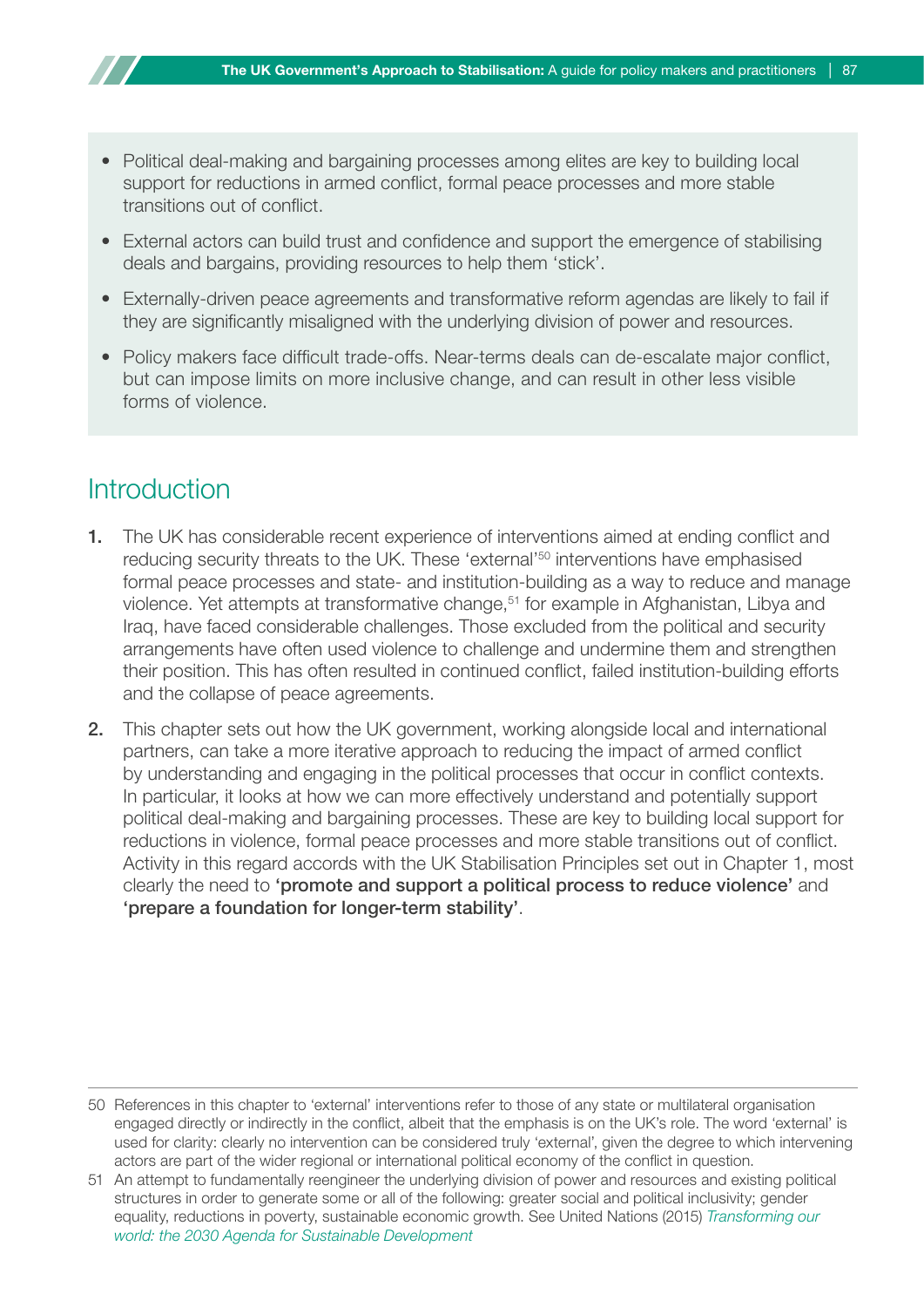- **3.** The issues discussed below are inextricably linked with other thematic areas and the approaches and issues presented in other chapters. Elite bargains and political deals usually happen in political grey areas, between the negotiation of formal peace agreements on one hand, and grassroots, bottom-up peacebuilding on the other hand. This chapter should therefore not be read in isolation and the overlaps and intersections with other issues must be recognised.
- 4. This chapter is in three sections, each ending with some key questions that policy and programme staff should ask as they develop their analysis, policy and plans. The sections:
	- introduce the key terms, concepts and frameworks that help to understand political dealmaking processes in conflict contexts;
	- outline steps the UK and other external actors can take to promote and support a political process to reduce violence, and explores the factors which affect whether such deals and bargains are likely to hold;
	- set out how external actors can potentially help to prepare foundations to build longer-term stability.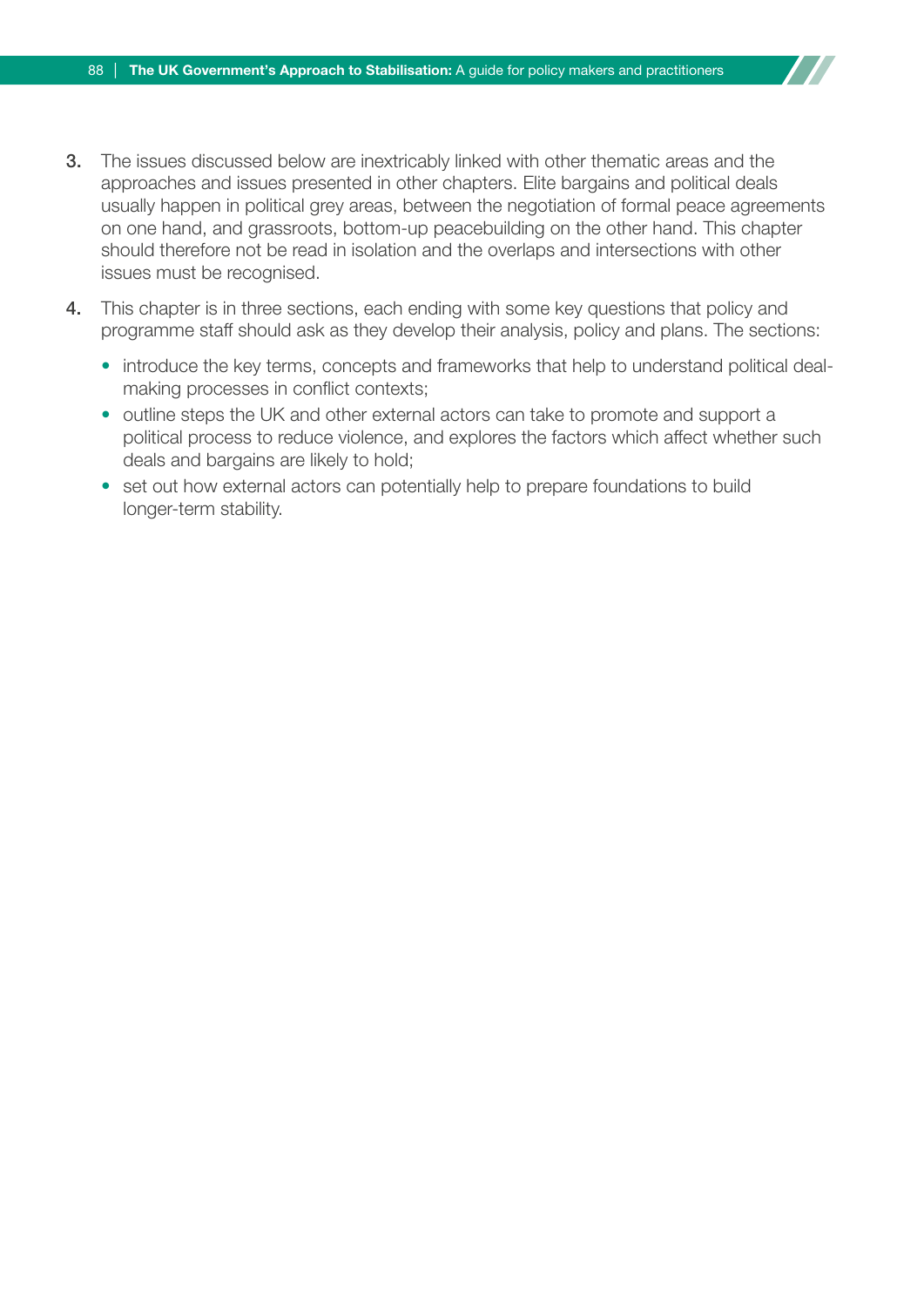## Key terms and concepts

Elites: those that hold a disproportionate amount of political power, who are able to influence decisions, mobilise popular support and implement policies at national, subnational and transnational levels.

Elite bargains: a discrete deal or bargain, or series of bargains that explicitly renegotiates the distribution of power and resources between elites. Elite bargains are fluid and evolve constantly.

Peace agreements: Formal or semi-formal agreements entered into by warring parties, often but not exclusively brokered by external actors.

- 5. A 2018 Stabilisation Unit research project, the Elite Bargains and Political Deals (EBPD) project, provides a framework for understanding these complex, highly political conflict dynamics.52 It focuses on understanding who the key conflict elites are, how they operate and the nature of the political deals and bargains they do among themselves. It assesses how these factors interact with the underlying division of power and resources and with more formal peace agreements (where one is in place).
- 6. Elites' authority often goes beyond formal state structures and institutions, and this is especially true of conflict contexts. In exercising and seeking to maximise their authority, elites constantly 'bargain' over the formal and actual distribution and allocation of power and resources. In conflict, those bargaining processes are in constant flux as the distribution of power and resources is contested.
- 7. Elite bargains and deals play a critical role in influencing the trajectory of conflict. They are points at which support can be generated (or not) for reductions in violence, and which can set the foundations for formal or semi-formal peace agreements. So, they play an especially important role as a first step away from large-scale violent conflict.

<sup>52</sup> C Cheng et al. (2018) op. cit., The references to specific cases in this chapter are almost all drawn from the case studies undertaken for this project.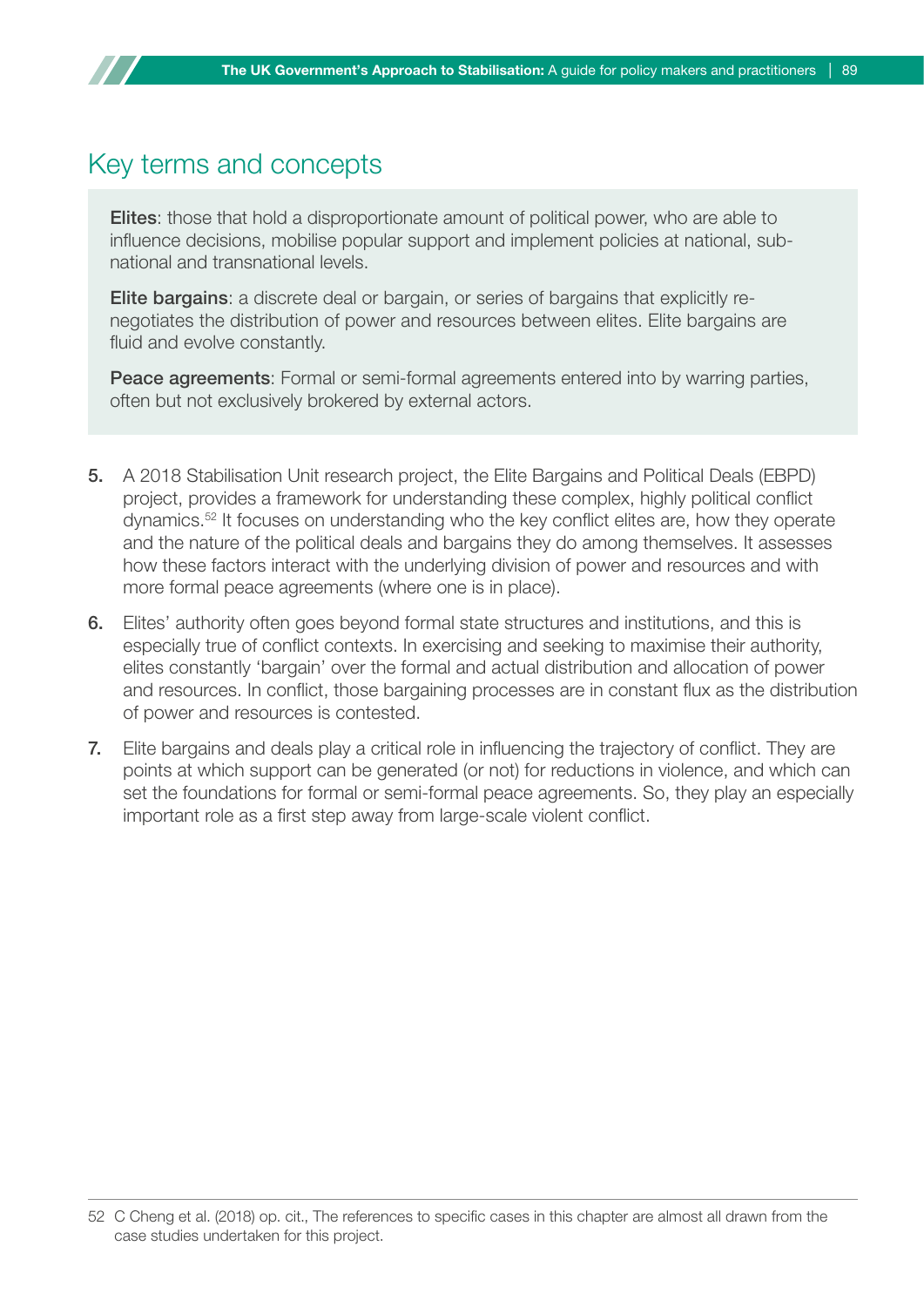#### Understanding elites

- 8. External actors who wish to engage on political processes in conflict and post-conflict settings can only set appropriate and realistic policy objectives if they start with an agreed analytical picture. The EBPD synthesis paper and the Joint Analysis of Conflict and Security guidance are helpful analytical frameworks for analysts and policy makers looking to understand the forces affecting elites operating in conflict contexts.<sup>53</sup> They set out the many factors that interact to shape the complex political processes discussed here, such as demography, resource endowments, regional dynamics and the legacies of conflict, as well as the nature of the state, identity, ideology and belief systems. They describe the different ways that relationships between elites and their constituencies can develop and be affected by conflict. They emphasise the importance of understanding the relative strength and importance of different elites in each context. While military elites predominate in some contexts, crowding out non-security actors, in other situations power may be more diffuse with traditional leaders, commercial or religious figures retaining significant influence.
- 9. It is also important to **view** these political actors and their (often only partially visible) interactions at multiple levels. The factors affecting elites, the bargains and deals they do among themselves and their relationships with their constituencies must be assessed at the local, national, regional and transnational levels. Looking at any of these in isolation will fail to recognise the extent to which they inevitably interconnect.
- 10. With regard to female elites, the World Bank's 2017 World Development Report (WDR2017) sets out how, although gender gaps are narrowing, females remain underrepresented within elites. Where they do hold positions of power, they tend to be in roles considered appropriate by male-dominated political cultures. This results in fewer inclusive policies being driven forward. WDR2017 shows that including female elites in elite bargaining processes increases inclusivity and that women in such contexts tend to be less hierarchical and less corrupt and are less likely to be engaged in patronage politics.<sup>54</sup> Of course it is imperative that as external actors work to support the emergence of the sorts of political processes described below, they are mindful of the risk of entrenching harmful gender norms that will serve to further undermine gender equality.

#### Elite bargains, peace agreements and the division of power and resources

11. Once elites have been analysed, policy makers must give adequate attention to the political deals and bargains into which elites enter during conflict. External interveners have tended to underplay or ignore these more informal, partially hidden processes while pursuing externally-driven peace processes and formal institution development. The failure to adequately understand elite bargaining processes and the wider political economy of the conflict has often, if not always, resulted in a misalignment between formal processes (e.g. the legal text of the peace agreement, new institutional structures) and the actual division of power and resources on the ground as defined by elite bargains and political deals.

53 Stabilisation Unit (2017) *[Joint Analysis of Conflict and Stability; Guidance note](https://www.gov.uk/government/publications/joint-analysis-of-conflict-and-stability-jacs-guidance-note)*

54 World Bank (2017) *[World Development Report](http://www.worldbank.org/en/publication/wdr2017)*, p. 211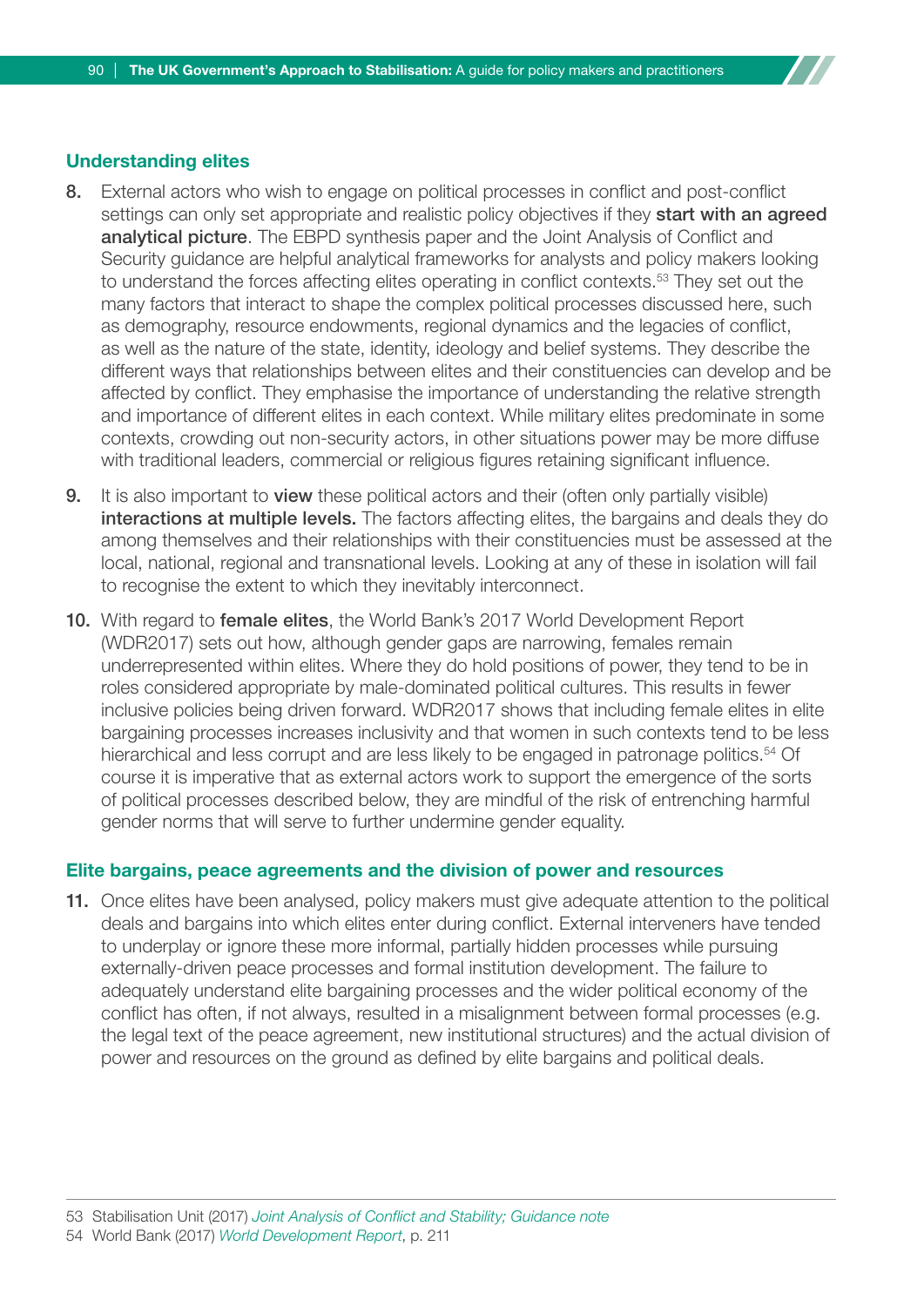12. So, we must also analyse how far a proposed or existing formal peace agreement aligns with the underlying division of power and resources. Where there is significant misalignment, there is a high risk that the peace agreement or new institutional structures will fail, leading to renewed violence and instability.

#### Case study: Afghanistan and Tajikistan – alignment and misalignment

The post-Taliban peace agreement for Afghanistan made in Bonn in 2001 excluded the Taliban leadership, offering them little opportunity or incentive to engage in peaceful politics. The agreement became ever more misaligned with the underlying realities of power, given the extent of the Taliban's political, military and economic resources. Similarly, the internationally-backed 2005 Comprehensive Peace Agreement on South Sudan can also be said to have failed because it excluded and ignored powerful elites and armed actors.

In Tajikistan, by contrast, there was greater alignment between the peace agreement and the underlying realities of power. International actors backed a peace agreement that essentially formalised a series of bargains and deals to end the civil war between political and military elites on both sides of the conflict, in a manner that reflected their power on the ground. This deal was far from perfect, and many of the underlying drivers of instability remain unresolved, but it ended the conflict and there has been little political violence for the last 20 years.

#### Assessing the impact of external interventions

13. When planning or undertaking an intervention, we must also reflect on the potential and existing impact of our engagement on the conflict's political economy. As soon as external actors intervene they become part of the conflict system, as the conflict parties factor what external actors do – or are expected to do – into their calculations. Any major security, political and economic interventions will radically alter the underlying division of power and resources.

*As soon as external actors intervene they become part of the conflict system, as the conflict parties factor what external actors do – or are expected to do – into their calculations*

Moreover, the scale and nature of the intervention could lead external actors to be seen as a party to the conflict, rather than a more neutral force.

- 14. This emphasises the importance of **conflict sensitivity**. Given the critical influence of elite bargains and political deals for moving away from conflict, analysts and policy makers should use conflict sensitivity tools (see Chapter 2) to assess, and constantly reassess, how proposed or existing interventions will affect political actors and processes. Failing to be conflict-sensitive not only means plans and objectives are less likely to be effective but can in the worst cases prompt new conflict.
- 15. Any analysis and planning process must also make a frank assessment of the trade-offs that exist between interventions and weigh up the costs and benefits appropriately (this is explored in more detail below).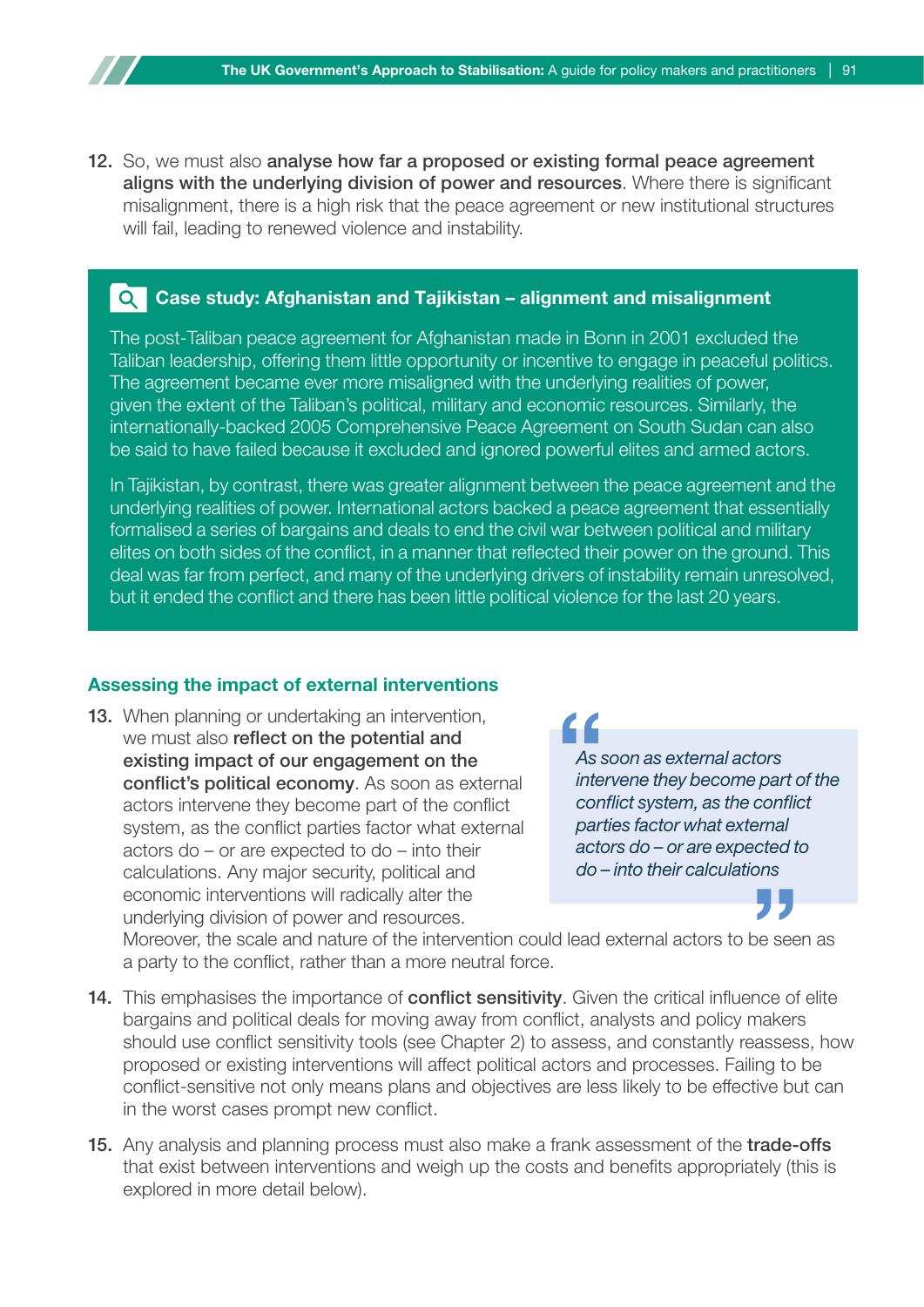$\boldsymbol{H}$ 



| <b>Steps</b>                                                                                     | <b>Prompt questions</b>                                                                                                                                                                                                                                                                                                                                                                                                                                                                                                                                                                                                                                                                                                                         | <b>Tools and</b><br>further reading                                                                                                                  |
|--------------------------------------------------------------------------------------------------|-------------------------------------------------------------------------------------------------------------------------------------------------------------------------------------------------------------------------------------------------------------------------------------------------------------------------------------------------------------------------------------------------------------------------------------------------------------------------------------------------------------------------------------------------------------------------------------------------------------------------------------------------------------------------------------------------------------------------------------------------|------------------------------------------------------------------------------------------------------------------------------------------------------|
| Analysing elites                                                                                 | Who are the key elites and why do they think the<br>way they do?<br>What role do formal and informal institutions and<br>wider structural issues play in shaping elite activity?<br>From where do they derive their power?<br>$\bullet$<br>How do regional, national and sub-national elites<br>$\bullet$<br>interact and to what extent to they rely on each<br>other or compete?                                                                                                                                                                                                                                                                                                                                                              | Cheng, C,<br>Goodhand,<br>J, Meehan, P,<br><b>Elite Bargains</b><br>and Political<br>Deals project<br>Synthesis paper<br>Stabilisation<br>Unit, 2018 |
| Analysing<br>elite bargains,<br>political deals<br>and the division<br>of power and<br>resources | How are power and resources divided?<br>Are existing elite bargains stable or unstable, and<br>$\bullet$<br>what are they based on?<br>What has been the role and impact of external<br>$\bullet$<br>interventions on elite bargaining processes?                                                                                                                                                                                                                                                                                                                                                                                                                                                                                               | <b>Joint Analysis</b><br>of Conflict<br>and Stability<br><b>Guidance Note</b><br>Stabilisation<br>Unit, 2017                                         |
| Analysing<br>'misalignment'                                                                      | How does the formal distribution of power match the<br>more informal distribution of power on the ground?<br>Is there a peace agreement in place, or is one being<br>$\bullet$<br>proposed? How well do its provisions (existing or<br>proposed) align or fit with the actual settlement?<br>Is the agreement transformative (i.e. in the manner of<br>the reforms and changes proposed) or is it focused<br>on formalising a series of existing elite bargains?<br>Will provisions be made in any proposed agreement<br>$\bullet$<br>to revise it over time, allowing for greater inclusivity?<br>Are the implications of any proposed agreement for<br>the economy, governance, public security and social<br>cohesion being thought through? |                                                                                                                                                      |
| Analysing<br>conflict<br>sensitivity and<br>trade-offs                                           | What are the key policy trade-offs? How do the UK's<br>primary policy objectives in this context align with<br>those held locally, and by other external actors?<br>How might they conflict with the goal of violence<br>reduction and support for the emergence of<br>stabilising elite bargains?<br>What are the potential trade-offs between our<br>counter-terrorism, democracy, human rights, gender,<br>longer-term institutional reform and potential interests<br>and the potential requirement to secure stabilising<br>political deals between key conflict actors?                                                                                                                                                                   |                                                                                                                                                      |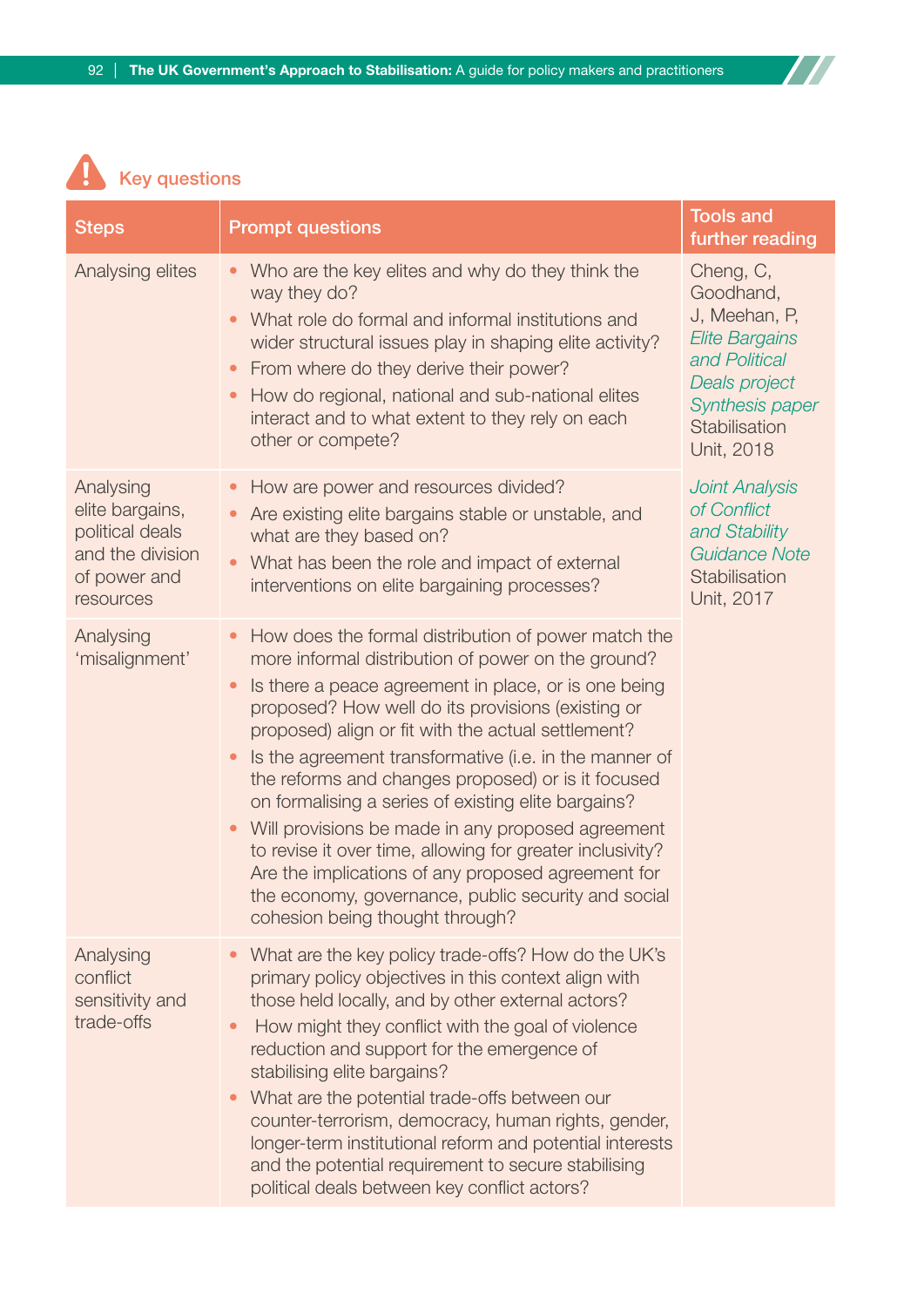## Supporting a political process to reduce violent conflict

- 16. Once the analysis discussed above is in place, external actors may seek to provide direct or (more likely) indirect support to political deal-making and bargaining processes.
- **17.** The possible approaches outlined below assume that that the objective of such interventions is to reduce violent conflict (at a national or more localised level) and build a platform for longer-term stability, in line with the UK Approach to Stabilisation. These have been set out in a sequential manner for ease of reading, but it should be noted that this could provide the false impression that transitions out of conflict can be linear, when in practice they are always 'messy'. Any engagement in such fluid political environments should be undertaken iteratively, constantly updating our analysis and responding to shifting dynamics on the ground.

### Working with misaligned peace agreements

- 18. In circumstances where external actors are pushing for or backing a formal peace agreement, we must begin by assessing:
	- how far the agreement aligns with the configurations of power on the ground;
	- whether it is adequately supported by underlying deals among key conflict elites.

On this basis, we must set appropriate objectives.

19. Where the peace agreement is misaligned with the underlying division of power and resources, external actors should consider activities to foster political support for the agreement. We may also (or alternatively) need to reassess the level of ambition in the agreement. In some cases, the degree of political transformation proposed in the agreement reduces or blocks elite support for the agreement. The following questions should guide policy-maker engagement with local, international and regional partners in this regard.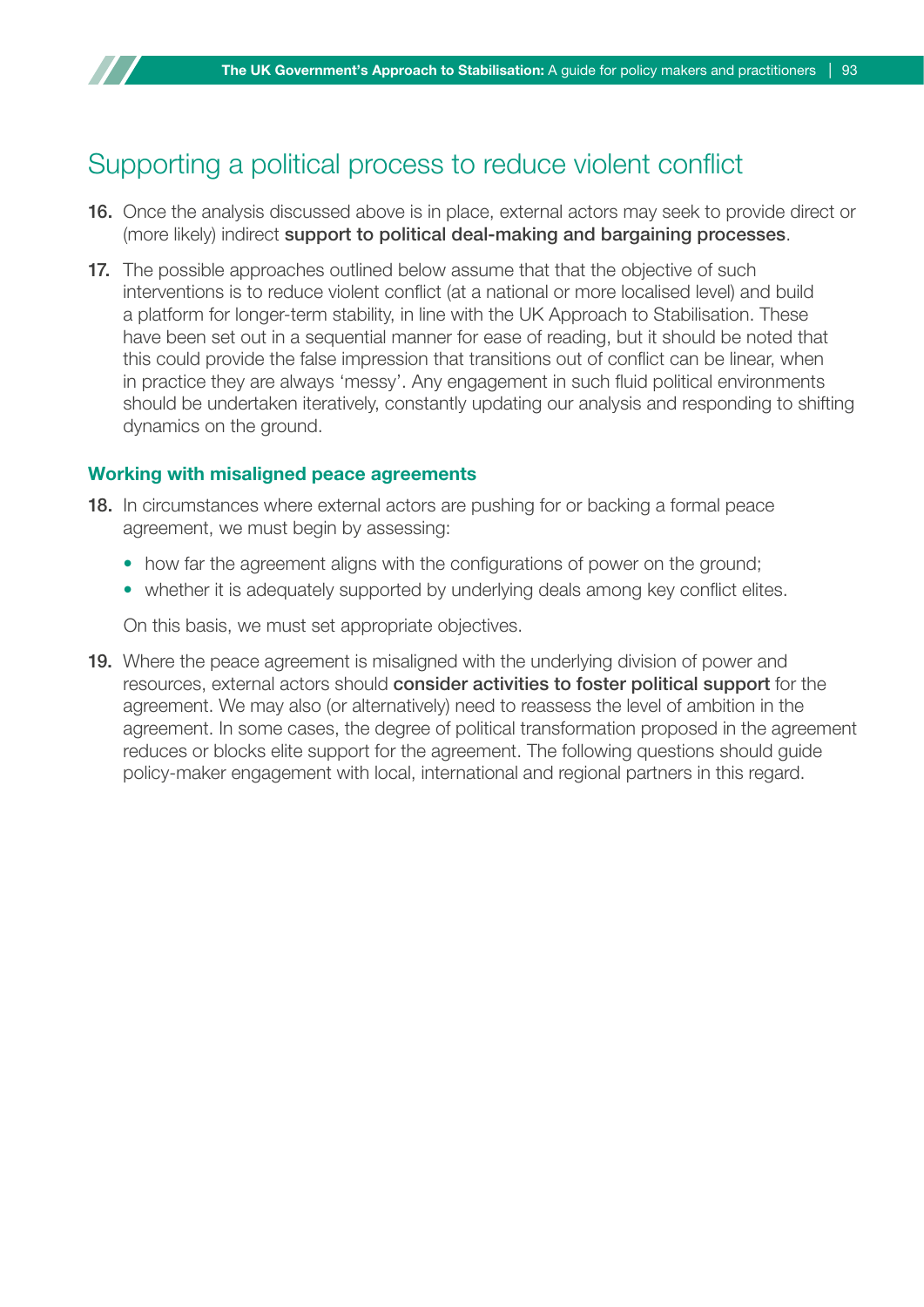

| <b>Steps</b>                                 | <b>Prompt questions</b>                                                                                                                                                                                                                                                                                                                                                                                                                        | <b>Tools and further</b><br>reading                                                                                                                         |
|----------------------------------------------|------------------------------------------------------------------------------------------------------------------------------------------------------------------------------------------------------------------------------------------------------------------------------------------------------------------------------------------------------------------------------------------------------------------------------------------------|-------------------------------------------------------------------------------------------------------------------------------------------------------------|
| Working with<br>existing peace<br>agreements | Is there adequate recognition of the risks inherent<br>in misaligned peace agreements that are linked to<br>externally driven transformative agendas?<br>Can more be done to highlight the evidence that<br>complex, multi-actor conflicts are likely to require<br>an iterative, step-by-step, deal-focused approach<br>that builds support for a formal peace process<br>and agreement, rather than trying to achieve<br>everything at once? | Cheng, C,<br>Goodhand, J,<br>Meehan, P, Elite<br><b>Bargains and</b><br><b>Political Deals</b><br>project Synthesis<br>paper<br>Stabilisation Unit,<br>2018 |
|                                              | Should policy-makers reduce the degree of<br>change advocated for in the formal agreement, if<br>that is what has been assessed to be preventing<br>conflict elites from providing support? Conversely,<br>where genuine opportunities to widen coverage<br>or inclusivity exist, have they been fully exploited?                                                                                                                              | <b>Joint Analysis</b><br>of Conflict and<br><b>Stability Guidance</b><br><b>Note</b><br><b>Stabilisation Unit,</b><br>2017                                  |
|                                              | What more can be done to promote frank<br>assessment of the impact of external intervening<br>forces on the political economy of the conflict? Are<br>external political, economic or security interventions<br>distorting and potentially disincentivising local<br>political engagement and dialogue?                                                                                                                                        |                                                                                                                                                             |

#### Becoming more directly involved

20. Certain contexts may require more direct external political engagement by the UK and its partners. In some instances, as noted above, more support needs to be built among conflict elites for an existing peace agreement. Where there is no formal peace process in place, external actors may wish to support the emergence of political deals among conflict actors as a way of generating more immediate reductions in violence. For example, where there is deep mistrust between political elites and no side is willing to risk military defeat by entering into dialogue, external actors can play a role in building trust between elites and lowering the potential cost of participation. During the Colombian peace process, for instance, Venezuela and Ecuador played a key role in generating trust between the government and Revolutionary Armed Forces of Columbia (FARC) leaders.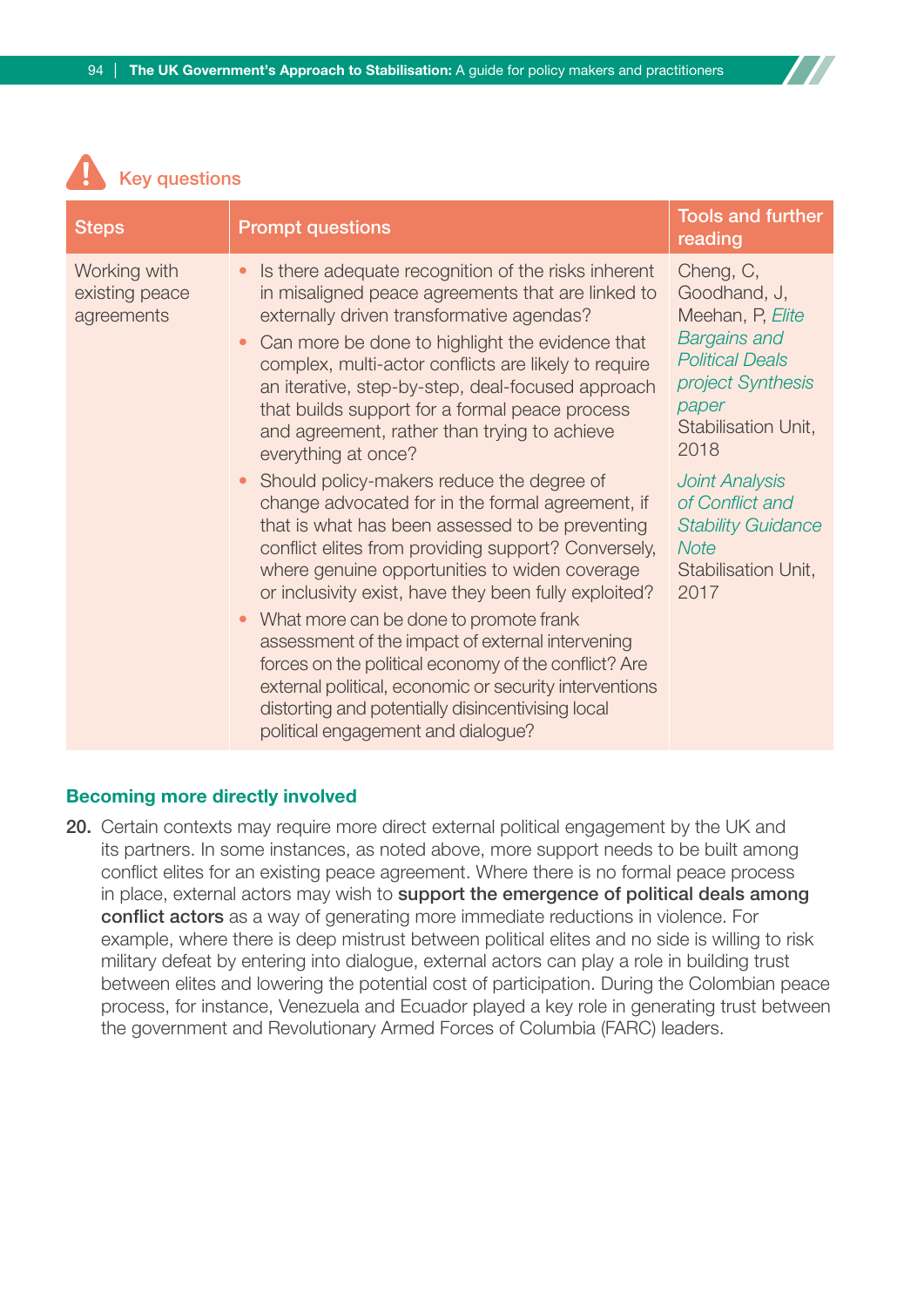21. In some contexts, external actors can catalyse private, confidential engagement between conflict actors by providing support, resources, and suitable environments for dialogue. In the Philippines, the unique model established through the International Contact group (comprising Japan, Turkey, the UK and Saudi Arabia as well as four NGOs) provided vital political, technical and economic support to negotiations between the government and the Moro Islamic Liberation Front.

*external actors can* catalyse private, confidential engagement between conflict actors *by providing support, resources, and suitable environments for dialogue*

- 22. External actors, including the UK, may also decide to directly mediate, or support the development of confidence-building measures (CBMs) as they try to establish first steps towards an initial deal or bargain between elites. The annex at the end of this chapter provides a range of potential CBMs which external actors can consider. The following underlying principles should guide any attempt to support or directly develop CBMs:
	- CBMs must engender trust between parties. Technical economic and security CBMs can be important, but CBMs must be kept as political as possible in order to facilitate processes of engagement and dialogue and develop trust and confidence between parties.
	- CBMs should start small and build up. Interventions such as ceasefires and humanitarian interventions may have merit in themselves, but they are unlikely to work as CBMs in the first stage of an attempt to bring together various parties.
	- CBMs cannot be imposed from the outside and must be aligned with the configurations of power. If one side has nothing to gain by agreeing to halt a particular tactic, attempting to agree or impose a related CBM will probably be detrimental to confidence building.
- 23. When operating in a hot conflict context, where external actors do not have a major security presence, there are likely to be fewer opportunities to directly support political deals 'on the ground'. Generating support using regional elites may therefore prove to be more productive, given the likelihood that they have greater access, leverage and influence. Donor pressure in 2003 on Rwanda was a major factor in its reduction in support for the M23 rebel group in DRC, which in turn led to the collapse of the group's support base.
- 24. In some instances, however, direct external intervention may reduce the possibility that stabilising local deals emerge. Initial pressure to do something to respond to violence and conflict can result in major external interventions which preclude more locally driven, 'good enough' solutions. Equally, we must be aware of the risk of instrumentalisation, as conflict elites will inevitably seek to leverage and instrumentalise their relationship with external actors to their own advantage.<sup>55</sup> This can go both ways, however, as external actors can also inadvertently instrumentalise local actors. Formal peace agreements and processes can result in elites becoming beholden to international policy commitments. For example, undertaking social reform or tackling powerful organised criminal networks can undermine their relationships with their domestic constituencies and power bases, leading to more instability.

<sup>55</sup> Instrumentalisation: when local/domestic elites view external interveners as potential force multipliers, providing coercive power, resources and rent-seeking opportunities, and legitimacy, to be used to tilt the balance of power in their favour. See C Cheng et al. (2018) op. cit.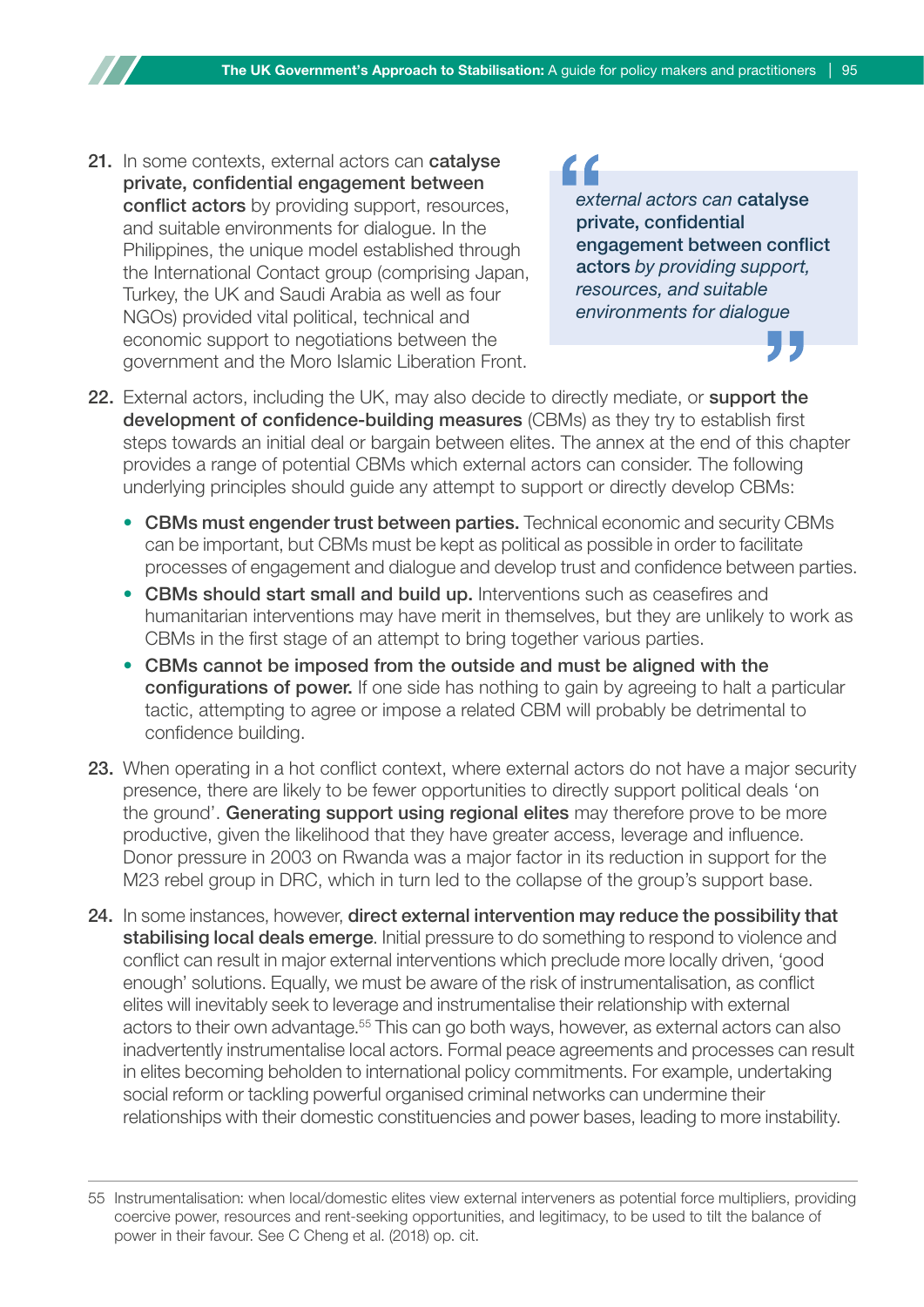#### Expertise and resource

25. External interveners must have the right resources in place to support complex deal-making processes effectively. Suitable analytical expertise is required to shed light on behind-the-scenes political processes. Slower-moving analytical processes are unlikely to be adequately responsive to shifting local dynamics, so it is essential to use real-time local expertise and information from sources 'outside the wire'. (i.e. beyond the fortified compounds of international embassies and military bases). People with conflict resolution, mediation

" *Slower-moving analytical processes are unlikely to be adequately responsive to shifting local dynamics, so it is essential to use real-time* local expertise *and information from sources 'outside the wire'*

and facilitation skills can play an important role in developing policy and programming options. However, such thematic expertise cannot be a substitute for people with local knowledge (including of local languages) and people who have the confidence of the conflict parties.

- 26. A decision to undertake a political intervention does not mean that the UK must engage directly in (supporting) deal-making processes. A range of factors including resource constraints, risk appetite and analysis of the best way influence the process will often lead us to consider other avenues for policy or programmatic interventions. Multilateral partners or non-governmental external providers are often better placed in terms of expertise and access to support behind-the-scenes processes, whether from capitals or at a regional level. In such cases, UK support may involve providing targeted resources and expertise, such as generating and sharing conflict analysis, technical advice (on CBMs, communications, multitrack diplomacy) and potentially funding for third-party expert support.
- 27. So, policy-makers and programme staff may wish to identify whether external organisations and experts can be brought in to support specific political interventions. A key issue for consideration is the degree to which external mediators are perceived as neutral and legitimate. In some instances, multilateral organisations such as the UN, EU or IGAD can facilitate dialogue between conflict parties. For example, the small UN mediation team in Mali has facilitated informal political engagement with numerous conflict actors in support of the formal peace agreement between the Malian government and various rebel groups in the north. Their engagement has sought to generate support among conflict elites for the formal peace process and/or to respond to localised outbreaks of violence.
- 28. Non-governmental mediation experts and organisations are also increasingly being used in conflict contexts. They offer access into insecure areas and have skillsets that are often difficult for governments to deploy. For instance, EU funding for external non-governmental experts to support mediators in Somalia has generated positive results. Other attempts to insert external mediation experts have produced pushback. During the conflict in Nepal, some people accused Western governments of 'parachuting' in experts with limited expertise and too little time to properly commit.
- 29. When considering the opportunities for more direct engagement in the political processes surrounding a stabilisation intervention, policy makers and programme staff should consider the following.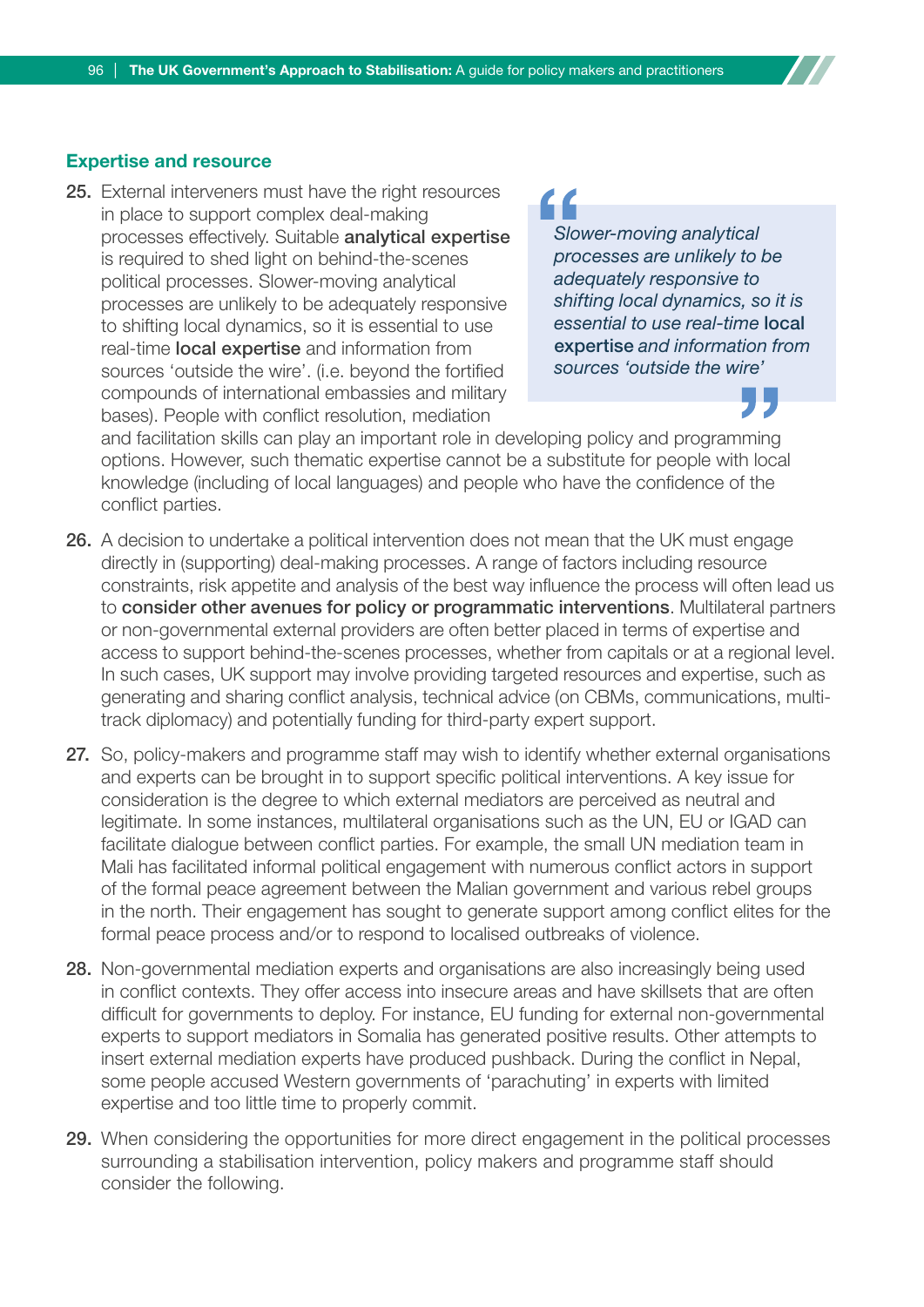

| <b>Steps</b>                                                            | <b>Prompt questions</b>                                                                                                                                                                                                                                                                                                                                                                                                                                                                                                                                                                                                                                                                                                                                                                                                                                                                                                                                                                                                                                                                                                                                                                                                                                                                                                                                      | <b>Tools and further</b><br>reading                                                                                                                                                                                                                                                                                                                                                                            |
|-------------------------------------------------------------------------|--------------------------------------------------------------------------------------------------------------------------------------------------------------------------------------------------------------------------------------------------------------------------------------------------------------------------------------------------------------------------------------------------------------------------------------------------------------------------------------------------------------------------------------------------------------------------------------------------------------------------------------------------------------------------------------------------------------------------------------------------------------------------------------------------------------------------------------------------------------------------------------------------------------------------------------------------------------------------------------------------------------------------------------------------------------------------------------------------------------------------------------------------------------------------------------------------------------------------------------------------------------------------------------------------------------------------------------------------------------|----------------------------------------------------------------------------------------------------------------------------------------------------------------------------------------------------------------------------------------------------------------------------------------------------------------------------------------------------------------------------------------------------------------|
| Providing<br>direct support<br>to political<br>deal making<br>processes | Could external diplomatic interventions and/or<br>security guarantees or certain resources help to<br>overcome a lack of commitment from conflict<br>parties to engagement? (See below for further<br>discussion).<br>Could external facilitation provide important<br>political and physical 'space' for, and facilitate<br>deals and bargains between, key conflict elites?<br>Is there greater opportunity to bring diplomatic<br>and economic resources to bear to create an<br>enabling environment for elite bargains at the<br>regional level?<br>Is there a role for the UK? Should the UK<br>encourage others (e.g. regional actors, UN) to<br>provide a more neutral platform for engagement?<br>Are there opportunities for more direct support to<br>help the emergence of stabilising bargains, either<br>through official or non-governmental channels?<br>What moment would suit an external intervention<br>aimed at supporting a stabilising political deal or<br>bargain? Have CBMs built momentum? Has one<br>side lost or gained military advantage? Has there<br>been a change in leadership, or the underlying<br>political settlement? Have regional alliances<br>shifted, opening up political space?<br>Have we fully considered who will benefit<br>materially and symbolically, and who will lose, as a<br>result of our support? | Cheng, C,<br>Goodhand, J,<br>Meehan, P, Elite<br><b>Bargains and</b><br><b>Political Deals</b><br>project Synthesis<br>paper<br>Stabilisation Unit,<br>2018<br><b>United Nations</b><br>Guidance<br>for Effective<br><b>Mediation</b><br><b>UN, 2012</b><br>Mamiya, R.<br>Engaging with<br><b>Non-State</b><br><b>Armed Groups to</b><br><b>Protect Civilians</b><br>International<br>Peace Institute,<br>2018 |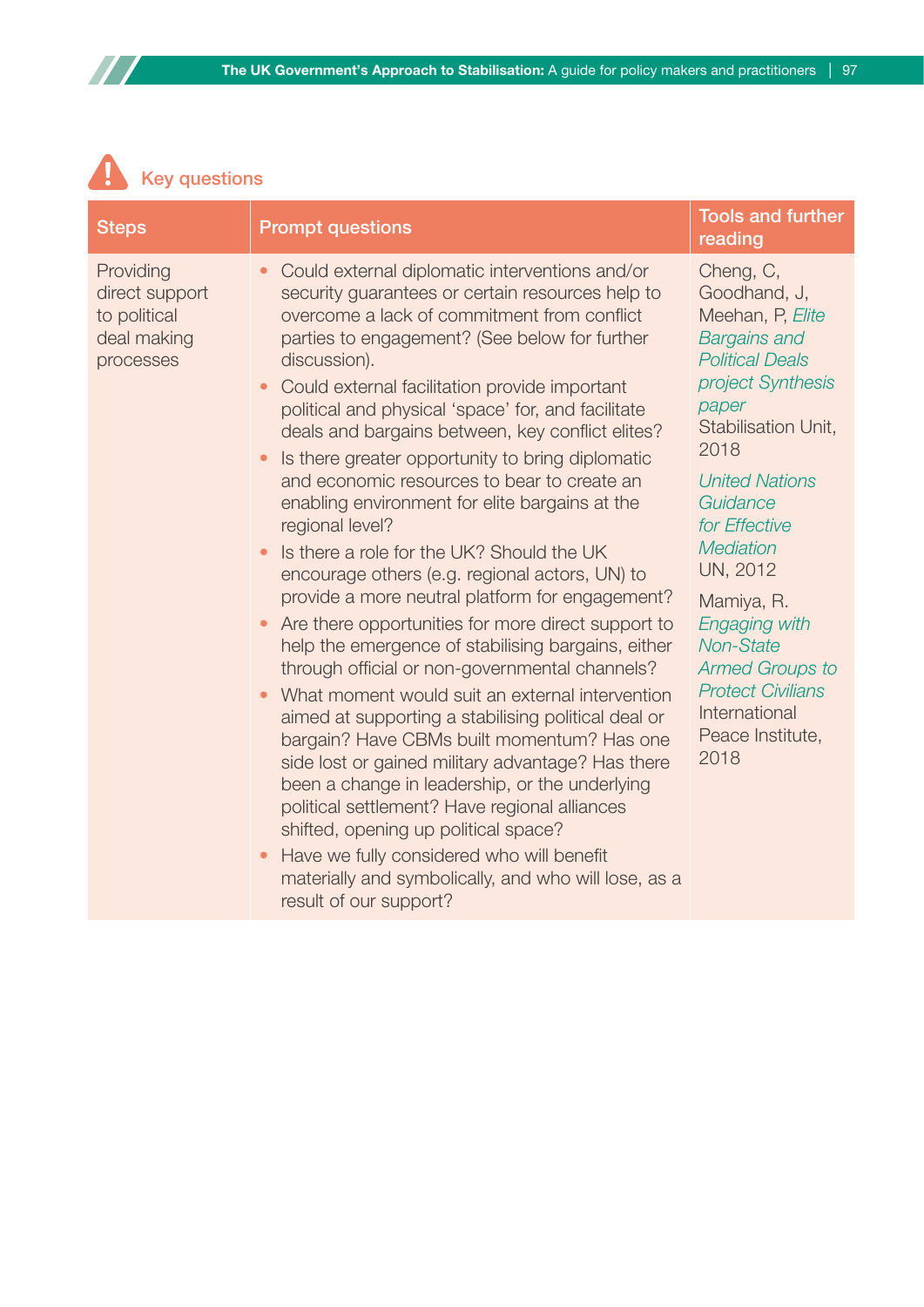## Making the deal stick

30. While CBMs may constitute a vital part of any initial attempt to build trust between conflict parties, policy makers also need to consider which factors are most likely to help these delicate political processes hold. Two issues are of particular importance: elite access to political privileges and economic opportunities (often referred to as 'rents'), and the degree of inclusion or exclusion of particular elites in a deal or bargain.

#### **Rents**

31. Rents are key in many conflict contexts because political deals and bargains are sustained by elites providing or gaining privileged access to power and material resources. Rents can be generated locally by conflict elites, through taxation and predation, or sourced externally from regional backers who want supportive local allies. Where the writ of the state is limited, the key issue may be access to and the 'right' to extract resources. This may include access to raw resources, control of illicit flows (such as drug trafficking routes) or exploiting external aid flows. In such contexts, power is likely to be very diffuse and resources limited. Bargains between conflict elites are likely to be unstable and volatile because elite calculations change with shifting resource opportunities. In some instances, it may be possible to **directly affect elite access to rents**, thereby increasing (or decreasing) the likelihood that a deal or bargain will hold.

#### Case study: External actors, rent flows and political deals I Q I

If external interventions affect rent flows, this can influence the nature and stability of deals and bargains between key conflict elites in various ways. In Mozambique during the early 1990s there was extreme dependence on external aid, meaning external actors could use aid flows to pressure the warring parties into negotiations. In Afghanistan's Sangin district in 2011, small, well-targeted and locally driven projects helped key conflict elites convince their communities that of the benefits of local ceasefires, leading to significant reductions in violence. In other instances, external actors may unintentionally provide financial flows that maintain key deals among elites. In Somalia, elite access to external aid flows has been vital in maintaining the 2004 Mbagathai agreement and the deal that exists between Mogadishu-based clans and wider factional elites (albeit those elite actors associated with Al-Shabaab remain outside the deal).

32. There are significant trade-offs in any decision by external actors to about rent flows – whether the decision is to try to influence them or to let them be. Rent flows often pose challenges to efforts to build medium- or longer-term stability. One risk is that elites turn their attention to competing for rents (including those provided by external actors), sometimes violently. They may seek the attention of external backers to gain greater access to rents, and if they are excluded from certain rent-sharing arrangements, they may use violence to contest their position. External actors can find themselves in a double bind, where they have bought peace by providing political or economic incentives but find that they cannot now withdraw financial flows without risking a breakdown in any existing deal or bargain, leading to renewed instability.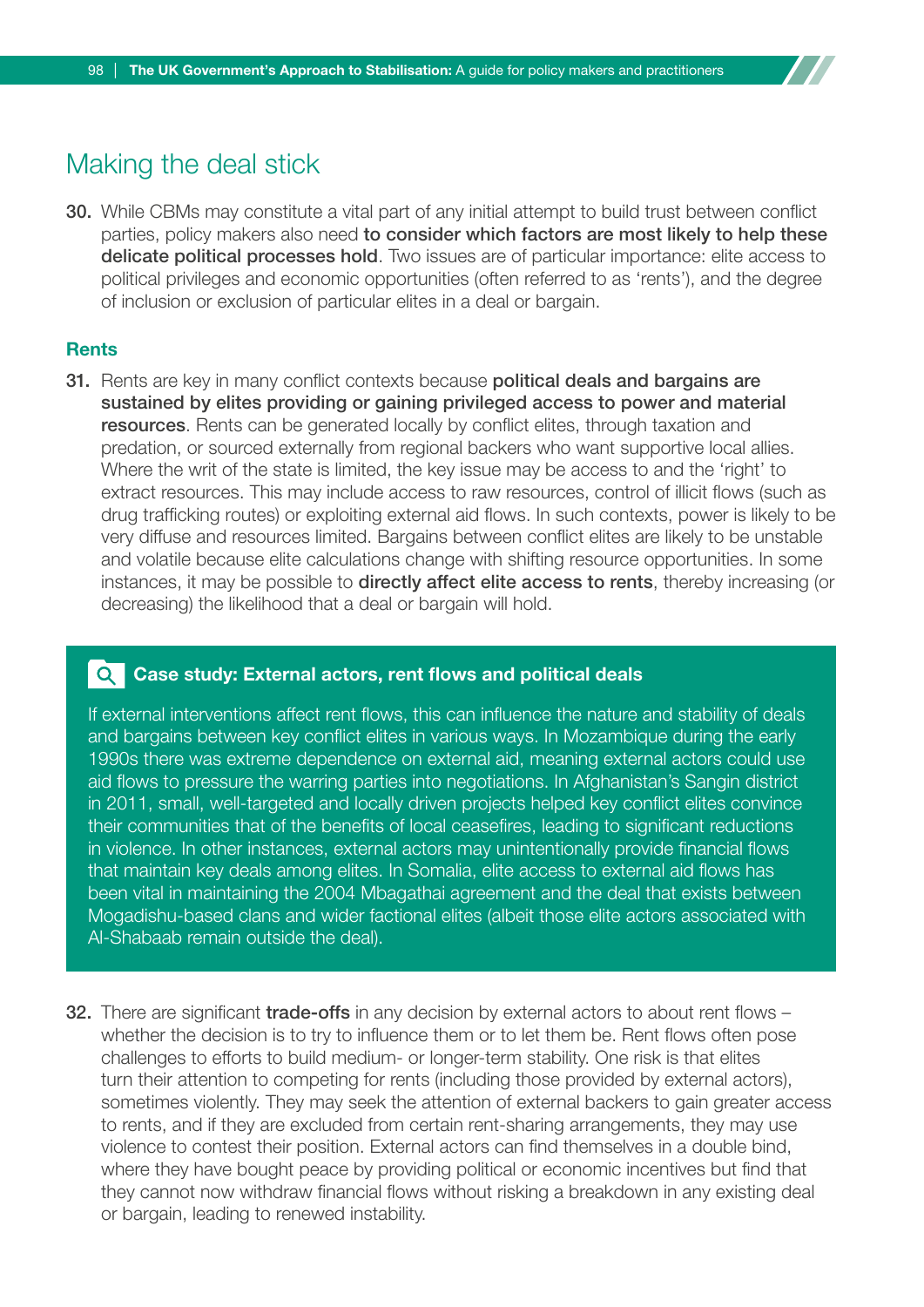33. In seeking to understand and potentially influence the way rents impact on the political processes inherent to stabilisation interventions, policy makers should begin by asking the following questions.

## Key questions

77

| <b>Steps</b>                                                                        | <b>Prompt questions</b>                                                                                                                                                                                                                                                                                                                                                                                                                                                                                                                                                                                                                                                                                                                                                                                                                                                      | <b>Tools and</b><br>further reading                                                                                                                                                                                                                                                                                                                                                                                                                                                                                                                   |
|-------------------------------------------------------------------------------------|------------------------------------------------------------------------------------------------------------------------------------------------------------------------------------------------------------------------------------------------------------------------------------------------------------------------------------------------------------------------------------------------------------------------------------------------------------------------------------------------------------------------------------------------------------------------------------------------------------------------------------------------------------------------------------------------------------------------------------------------------------------------------------------------------------------------------------------------------------------------------|-------------------------------------------------------------------------------------------------------------------------------------------------------------------------------------------------------------------------------------------------------------------------------------------------------------------------------------------------------------------------------------------------------------------------------------------------------------------------------------------------------------------------------------------------------|
| Understanding<br>and effecting the<br>'stickiness' of<br>a political deal:<br>rents | Which particular rent is the group in question<br>seeking? Is the conflict about political power, or<br>more immediate economic gain (or both)?<br>What are the existing sources of rents? Are they<br>locally generated or do elites rely on external<br>backers for support, leaving them relatively<br>independent of local support? If they are externally<br>sourced, can their backers elsewhere be influenced<br>to reduce or alter their support?<br>What is the relative strength of the state? Are<br>conflict elites generating rents through the central<br>state, or more locally, with little to no engagement<br>from the centre?<br>To what extent are international interventions providing<br>rent opportunities for elites? Are they preventing the<br>more resolution of the conflict, or helping to incentive<br>conflict elites to enter in a bargain? | Meehan, P,<br>What are the<br>key factors<br>that affect the<br>securing and<br>sustaining of<br>an initial deal to<br>reduce levels of<br>armed conflict?<br>Stabilisation<br>Unit, 2018<br>North, D, Wallis,<br>J, Webb, S,<br>Weingast, B,<br><b>Limited Access</b><br>Orders in the<br>Developing<br>World: A New<br>Approach to<br>the Problems<br>of Development<br>World Bank,<br>2007<br><b>Natural</b><br><b>Resources and</b><br><b>Conflict: A Guide</b><br>for Mediation<br><b>Practitioners</b><br><b>UNDPA</b> and<br><b>UNEP, 2015</b> |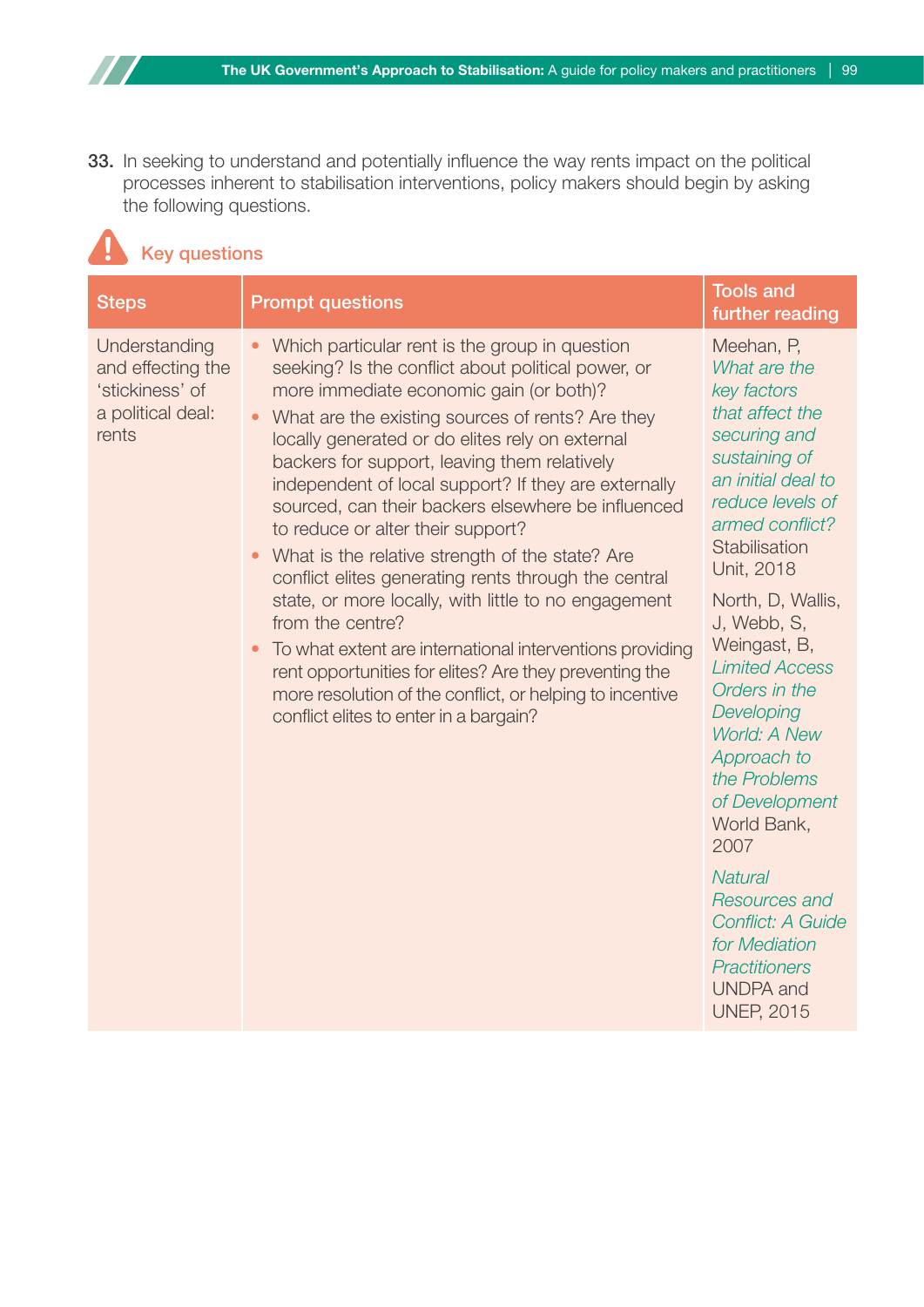#### Inclusion

34. How powerful elites are included or excluded within a political bargain or deal can have a major effect on the extent to which it will hold. In contexts where external actors only have a limited influence over the key conflict actors, we may have limited scope to affect the degrees of inclusivity. However, where the UK and its partners have undertaken a significant intervention and/or have a major influence over local configurations of power and the parameters of deal making processes, we need to consider how policy priorities affect approaches to inclusivity.

# "

*where the UK and its partners have undertaken a significant intervention and/or have a major influence over local configurations of power and the parameters of deal making processes, we need to consider how policy priorities affect approaches to inclusivity*

- 35. As set out in the UK Approach chapter, the priority aim in any initial stabilisation intervention should in theory be to prioritise a near-term reduction in violence, on the basis that only then will there be an adequate platform for longer-term, sustainable change. In the initial postconflict period, policy makers should where possible **consider taking a maximalist approach** to elite inclusion (often described as horizontal inclusivity),<sup>56</sup> i.e. aim to bring as much of the elite as feasible towards a deal. As set out below, such an approach involves difficult decisions and trade-offs over who is engaged and how, given the potential implications of engaging certain individuals and groups who are likely to be responsible for perpetuating the conflict.
- 36. In some cases, external actors may seek to exclude certain individuals or groups from a particular deal or more formal agreement on political, security or moral grounds. For example, international pressure has prevented the Malian government from engaging with individuals judged to have links to terrorist groups. Evidently, the exclusion of powerful actors from a specific bargain or agreement will pose challenges to its sustainability. The costs of doing so must be assessed against the ability of those excluded to generate further violent conflict. Experts argue that the policy of excluding the Taliban from the Bonn process in Afghanistan and similarly the exclusion of the Islamic Courts movement in Somalia were implemented with too little recognition of the potential longer-term costs.
- 37. Furthermore, while the horizontal inclusivity of key elites can bring about stabilisation, and in some cases longer-term stability, policy makers must remain aware of tensions with other priorities, such as the political, social and economic inclusion of the wider population. A failure to widen political inclusion beyond elites can undermine stability later on. In Lebanon, an inclusive bargain among elites in the post-conflict period has prevented major outbreaks of violence but has precluded wider reforms to address underlying drivers of instability, as any such change would pose a threat to the carefully balanced division of power and resources.

56 'Horizontal inclusion' is concerned with the relationship between and across different elites, while 'vertical inclusion' involves the relation between elites and their constituencies.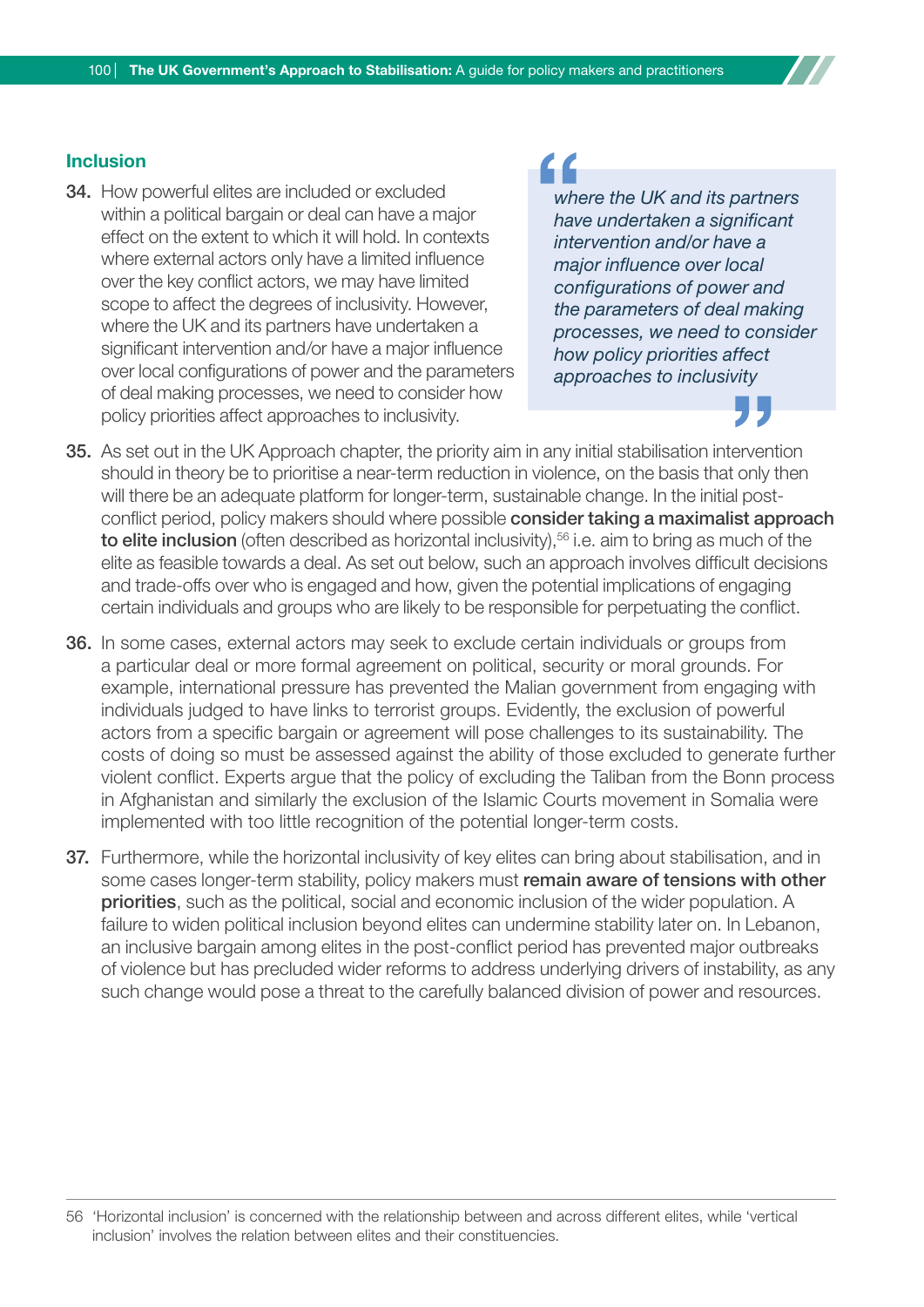- 38. A further factor to consider is how far the conflict is being fought over 'divisible' or 'indivisible' issues. 'Divisible' conflicts are those where competing interests and grievances revolve around contestation over access to resources, political rights and rentsharing arrangements. 'Indivisible' conflicts are over territory, secession, or cultural politics where issues of ethnicity or identity have hardened into deep social division. Broadly 'divisible' conflicts offer greater immediate scope for negotiation as there is some room for compromise on the key issues. In Tajikistan, for example, while there was certainly an ideological aspect to the conflict, it was predominantly fought over a set of series of divisible issues around access to political and economic power. On the other hand, where issues have been framed in more indivisible and zero-sum terms, where one side is more evidently going to 'lose' if the other achieves their goals, securing a stabilising elite deal is likely to prove more challenging. This was evident in Sri Lanka, where Tamil groups' demands for succession left no room for the interests of elites in Colombo.
- 39. Nonetheless, even on seemingly more indivisible issues, there will always be some scope for external actors to support elites to find common ground with their opponents and focus on more divisible issues. In Aceh, the devastation caused by the 2004 tsunami led elites on both sides to alter long-held, more indivisible positions. In the context of a massive international aid effort, external mediators were able to help conflict elites sell a deal to their supporters and secure a lasting peace.
- 40. Key questions for policy makers to consider include the following.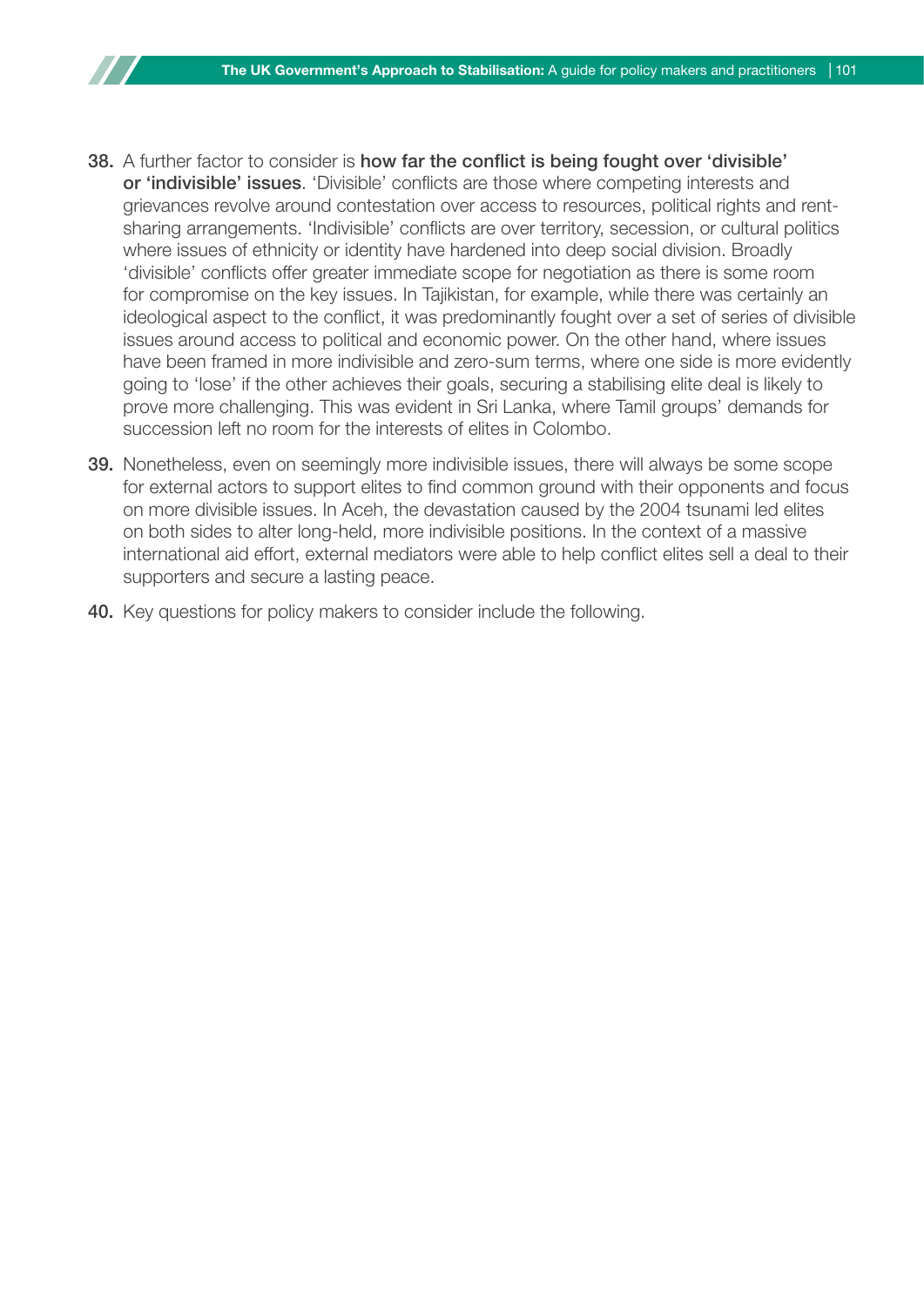$\boldsymbol{H}$ 



| <b>Steps</b>                                                                            | <b>Prompt questions</b>                                                                                                                                                                                                                                                                                                                                                                                                                                                                                                                                                                                                                                                                                                                                                                                                                                                                                                                                                                                                                                                                                   | <b>Tools and</b><br>further reading                                                                                                                                                                            |
|-----------------------------------------------------------------------------------------|-----------------------------------------------------------------------------------------------------------------------------------------------------------------------------------------------------------------------------------------------------------------------------------------------------------------------------------------------------------------------------------------------------------------------------------------------------------------------------------------------------------------------------------------------------------------------------------------------------------------------------------------------------------------------------------------------------------------------------------------------------------------------------------------------------------------------------------------------------------------------------------------------------------------------------------------------------------------------------------------------------------------------------------------------------------------------------------------------------------|----------------------------------------------------------------------------------------------------------------------------------------------------------------------------------------------------------------|
| Understanding<br>and effecting the<br>'stickiness' of<br>a political deal:<br>inclusion | To what extent are key conflict elites being excluded<br>from a deal, or more formal peace agreement? Who<br>is preventing their inclusion and why?<br>How great is the risk that external policy agendas<br>are preventing stabilising deals and bargains from<br>emerging? Is there more that could be done to<br>avoid broad-brush labels that fail to recognise the<br>complexity of the conflict?<br>To what extent should external actors take a<br>maximalist approach to the inclusion of elites in the<br>initial post-conflict period? What does this mean for<br>the UK government's role in this context, and what<br>are the implications for our other interests?<br>How will the deal between elites impact on the<br>political, social and economic inclusion of social<br>groups? What might this mean for long-term stability?<br>Is the conflict framed in more divisible (political,<br>economic opportunities) or indivisible (identity,<br>ethnicity) terms?<br>Is there any scope for external actors to help<br>positions and narratives evolve towards more<br>divisible issues? | Haspeslagh, S<br>and Yousef, Z,<br>Engaging<br><b>Armed Groups</b><br>Conciliation<br>Resources, 2015<br>Guidance<br>on Gender<br>and Inclusive<br><b>Mediation</b><br><b>Strategies</b><br><b>UNDPA, 2017</b> |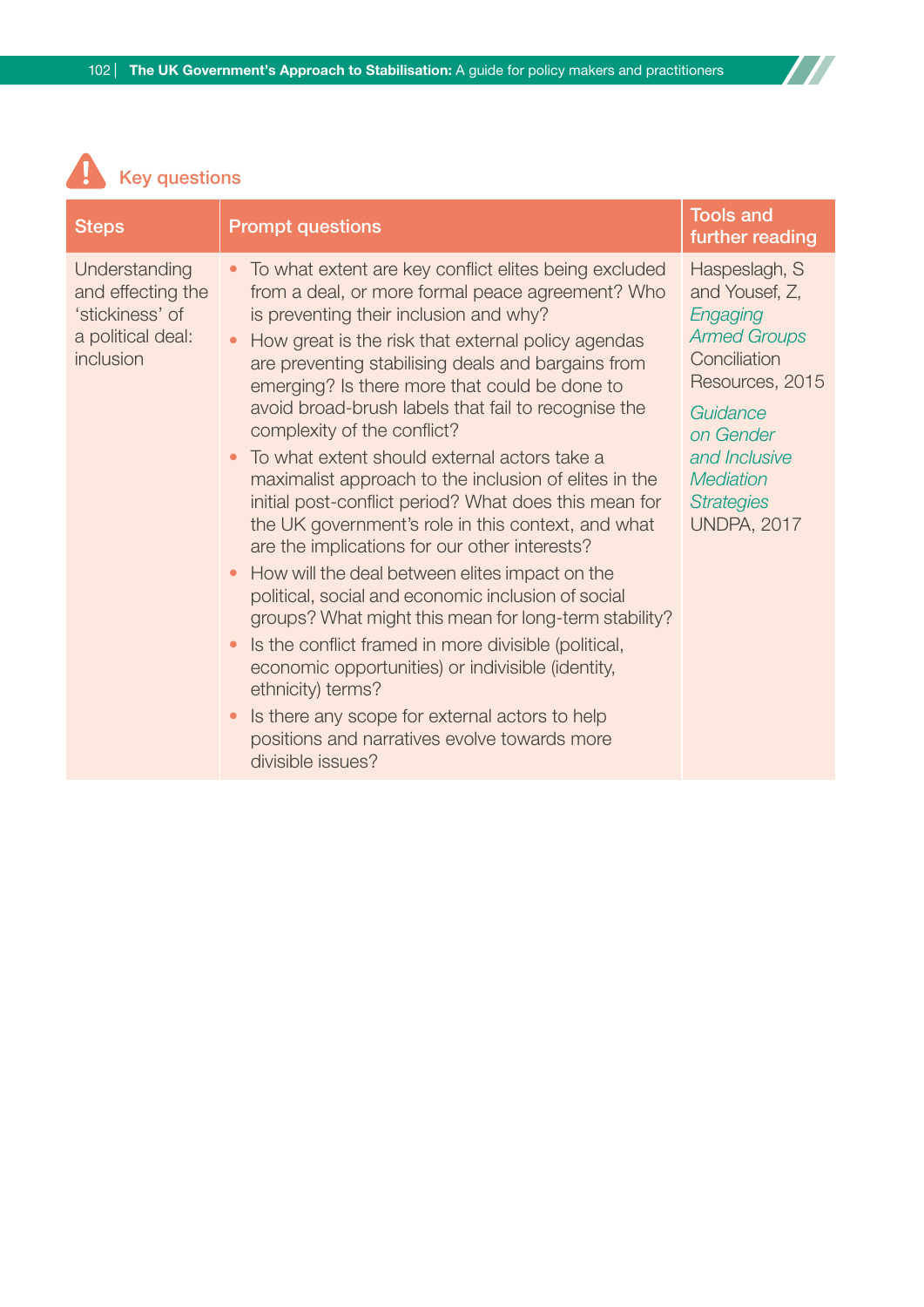## Preparing a foundation for longer-term stability

41. The political deal-making and bargaining processes described here are highly complex and fluid. When planning interventions, policy makers and practitioners must recognise that the transition from war to peace is never linear. Political deals and bargains rarely lead to a formal peace process which culminates neatly in an inclusive political outcome. Given the prolonged and cyclical nature of many of

*conflict contexts do not follow a clear transition towards but rather persist in a situation where nothing is negotiated 'once and for all'*

today's conflicts and the limitations of externally-driven peace processes, adaptive, iterative and long-term approaches are required.

42. Many conflict contexts do not follow a clear transition towards but rather persist in a situation where nothing is negotiated 'once and for all'. Deals are frequently agreed, collapsed and revised. We must therefore remain conscious that political deals and bargains can both dissolve and evolve. There has often been a return to violence even in contexts where a deal has been done, driven by ongoing competition for power and resources. In other instances, negotiations are instrumentalised by one side to gain political or military advantage. In Libya, competition to control resources has seen militia commanders combine violence with temporary deals to position and re-position themselves to maximise their advantage. In other instances, high levels of criminal or state-led violence will continue even if the major 'political' conflict has come to an end. In El Salvador, the 1991 peace agreement was followed by the emergence of pervasive and powerful criminal networks, meaning rates of violence remained high.

#### Peace agreements, power sharing and political settlements

As noted, this chapter does not directly address issues relating to the negotiation of more formal peace processes, although it touches on many relevant issues. Edinburgh University's '*[Political Settlement](http://www.politicalsettlements.org/)  [Research Programme \(PSRP\)](http://www.politicalsettlements.org/)*' offers a wealth of material relevant to more formalised power sharing processes, including a comprehensive *[Peace](https://www.peaceagreements.org/)  [Agreements Database](https://www.peaceagreements.org/)*. Especially relevant are papers on:

- *[Political Power Sharing and Inclusion](http://www.politicalsettlements.org/wp-content/uploads/2018/07/2018_Bell_PA-X-Political-Power-Sharing-Report.pdf)*
- *[Military power-sharing Arrangements](http://www.politicalsettlements.org/publications-database/military-power-sharing-and-inclusion-in-peace-processes/)*
- *[Economic Power-sharing, Conflict](http://www.politicalsettlements.org/wp-content/uploads/2018/07/2018_Bell_PA-X-Economic-Power-Sharing-Report.pdf)  [Resolution and Development](http://www.politicalsettlements.org/wp-content/uploads/2018/07/2018_Bell_PA-X-Economic-Power-Sharing-Report.pdf) [in Peace Negotiations and Agreements](http://www.politicalsettlements.org/wp-content/uploads/2018/07/2018_Bell_PA-X-Economic-Power-Sharing-Report.pdf)*
- *[Business and Peace Agreements](http://www.politicalsettlements.org/wp-content/uploads/2018/11/2018_Molloy_Business-Power-Sharing-Report.pdf)*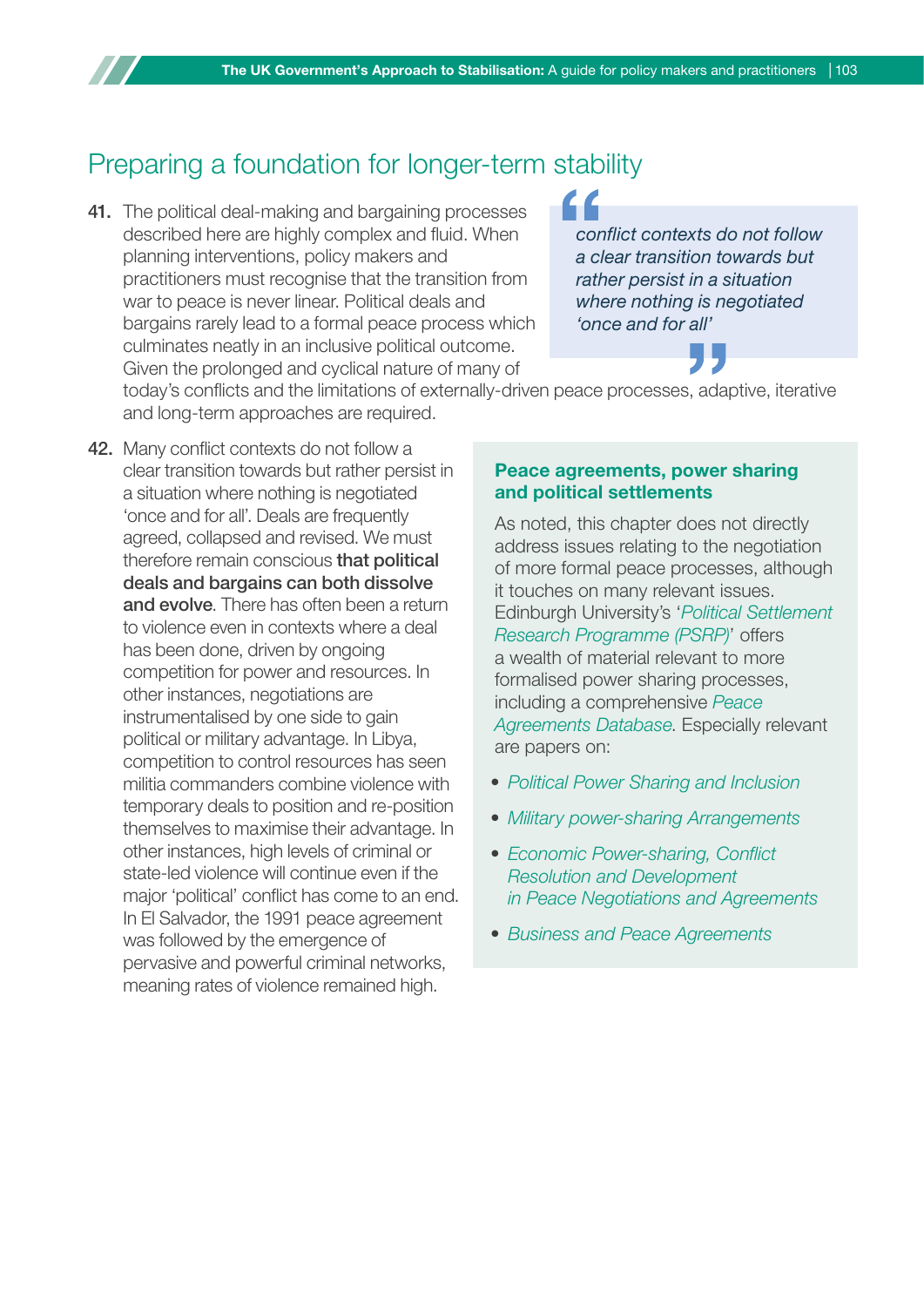43. Even where major conflicts stabilise, there is still a considerable risk that the underpinning deal-making process leads to **elite capture** of the spoils of peace. Elites come to see peace as the best way of furthering their (and potentially their constituencies') political or economic interests. The stronger the continuities between wartime and post-war power structures, the greater the likelihood there is of elite

" *The stronger the continuities between wartime and post-war power structures, the greater the likelihood there is of elite capture*

capture.57 In contexts where there are high degrees of continuity, elites are likely to agree to end violence, but only in return for their continued 'right' to control or capture resources or control the means of violence (for example through control of local security forces). For example, new business elites emerged during the Guatemalan peace process who were able to pressure and provide political space for the government to enter negotiations to end the civil war. Yet the deal enshrined in the 1996 peace agreement saw political elites capture the benefits of peace. The more socially and politically transformative aspects of the formal agreement were never implemented.

- 44. The chances of more inclusive, potentially more equitable outcomes emerging are higher when the post-war transition entails a rupture which departs significantly from pre-war structures, because the rules of the game are in a state of flux. At the same time, there is a much higher risk of misalignment between the formal peace agreement (and the new institutions and structures it is likely to generate) and the actual division of power and resources on the ground, which heightens the risk of instability and a return to large-scale violent conflict. In Iraq, the transformational nature of the post-Saddam government offered radical change for many Iraqi citizens, but it also posed a threat to previously powerful Iraqi elites, many of whom supported the insurgency as a way of contesting the new political order.
- 45. It is important that the UK and its partners recognise that there will be no single 'moment' at which a particular conflict will be resolved. We should focus on approaches that are realistic about what can be achieved in the shorter term and cautious about externally imposed agendas, but we must also explore how more inclusive and stable change that addresses longer-term drivers of conflict can be supported. Even where a formal peace agreement has been reached, recent research highlights how post-conflict contexts can still embody a state of 'formalised political unsettlement'. While formal institutional structures have been agreed, former belligerents find themselves in an endless transition cycle and a constant state of 'no war, no peace'. These periods of institutional fluidity and contestation offer opportunities for accommodation of those previously excluded, in ways that more stable settlements do not, and as such provide potential entry points for policy makers trying to generate great long-term stability and inclusivity.<sup>58</sup>

57 C Cheng et al. (2018) op. cit.

<sup>58</sup> C Bell and J Pospisil (2017) *[Navigating Inclusion in Transitions from Conflict: the Formalised Political](http://www.politicalsettlements.org/wp-content/uploads/2017/09/2017_BP_16_Bell_Pospisil_Navigating-Inclusion.pdf)  [Unsettlement](http://www.politicalsettlements.org/wp-content/uploads/2017/09/2017_BP_16_Bell_Pospisil_Navigating-Inclusion.pdf)*. Political Settlements Research Programme Briefing Paper 16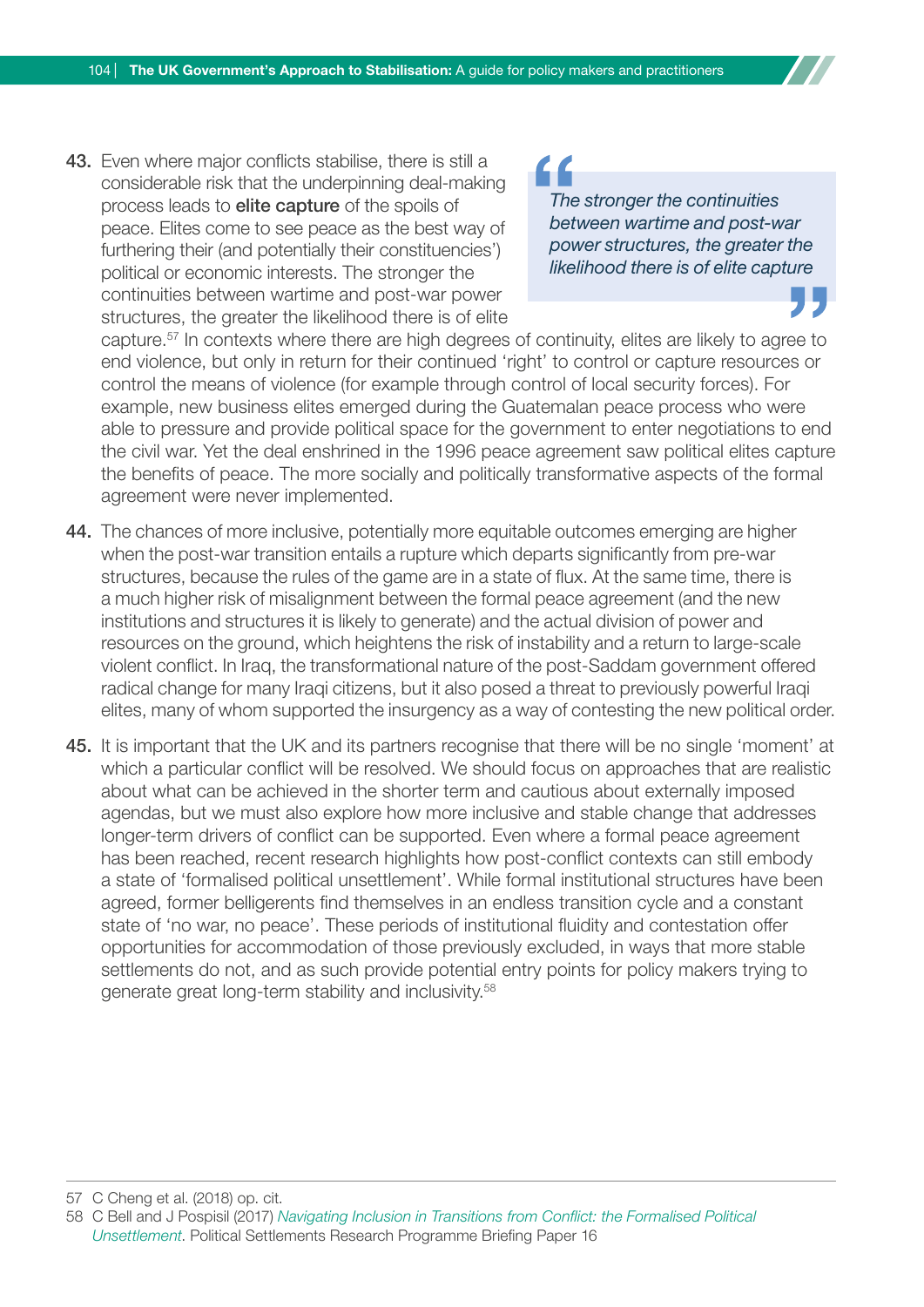- 46. DFID's Building Stability Framework sets out the key broad building blocks for longer-term shifts towards more inclusive change in post-conflict contexts. Stabilisation efforts, including political deal-making, directly contribute to some of the building blocks,<sup>59</sup> most obviously fair power structures, conflict resolution mechanisms and a supportive regional environment. The framework describes how external actors can support reconciliation activities such as truthtelling processes and community reconciliation. It highlights that peace processes and conflict resolution mechanisms which meaningfully include women are more effective. Recent PSRP research highlights how locally-driven human rights mechanisms established as elements of more formal peace processes can become vital hooks for balancing power-sharing arrangements.<sup>60</sup> Such interventions, if delivered sensitively, can help societies to avoid falling back into violence, address historical grievances and build resilience against future conflict.
- 47. The Building Stability Framework also points to evidence that, over the long term, countries with fairer, more inclusive and open political institutions are more stable and that interventions should help broaden inclusion, voice, accountability and transparency over time. The nature of the political deal supported through stabilisation activities will inevitably shape the political context and what opportunities exist for making power structures more inclusive over time. The WDR 2017 also describes how external actors can help elites move from "deals-based bargains to rules-based bargains" and change elite incentives, reshape preferences and make the policy arena more contestable.<sup>61</sup>
- 48. In some cases, such activity will be complimentary to the wider stabilisation intervention. In others there will be trade-offs that need to be honestly and continuously assessed. The following questions should help policy makers to assess the tensions and trade-offs that shape the relationship between stabilisation and longer-term stability, as well as wider external policy objectives.

<sup>59</sup> Fair power structures, inclusive economic development, conflict resolution mechanisms, effective and legitimate institutions, a supportive regional environment and resilience to transnational stresses and shocks.

<sup>60</sup> C Bell (2018) *[Political Power-sharing and Inclusion: Peace and Transition Processes](http://www.politicalsettlements.org/wp-content/uploads/2018/07/2018_Bell_PA-X-Political-Power-Sharing-Report.pdf)* (PSRP Report) (Edinburgh: Global Justice Academy, University of Edinburgh)

<sup>61</sup> The 2017 World Development Report contains a wider and insightful discussion of the role of elites in state transformation processes. See Chapter 5.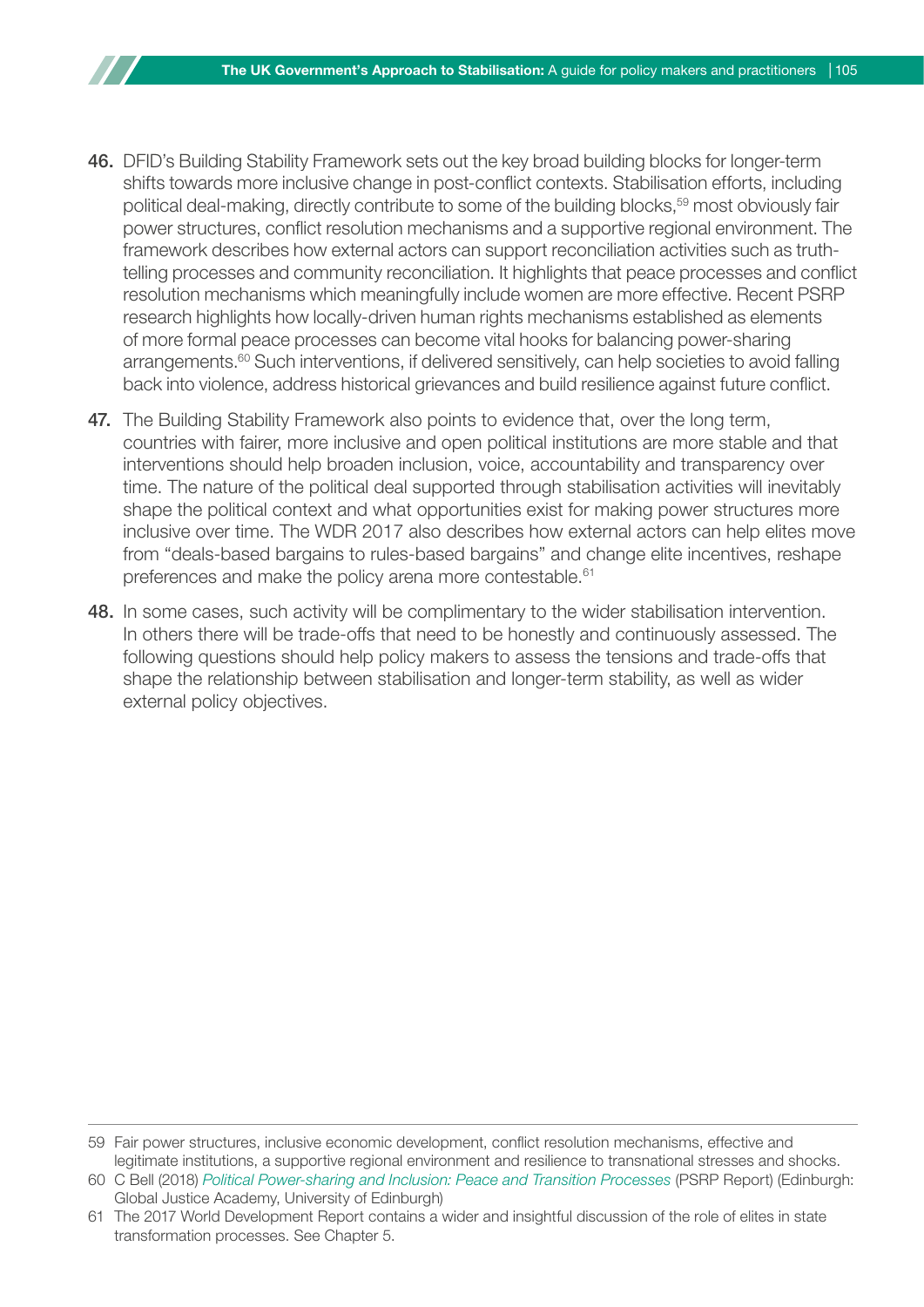$\prime\prime$ 



| <b>Steps</b>                                                          | <b>Prompt questions</b>                                                                                                                                                                                                                                                                                                                                                                                                                                                                                                                                                                                                                                                                                                                                                                                                                                                                                                                                                                                                                                                                                                                                                                                                                                                            | <b>Tools and</b><br>further reading                                                                                                                                                                                                                                                                                                                                                                                                                                         |
|-----------------------------------------------------------------------|------------------------------------------------------------------------------------------------------------------------------------------------------------------------------------------------------------------------------------------------------------------------------------------------------------------------------------------------------------------------------------------------------------------------------------------------------------------------------------------------------------------------------------------------------------------------------------------------------------------------------------------------------------------------------------------------------------------------------------------------------------------------------------------------------------------------------------------------------------------------------------------------------------------------------------------------------------------------------------------------------------------------------------------------------------------------------------------------------------------------------------------------------------------------------------------------------------------------------------------------------------------------------------|-----------------------------------------------------------------------------------------------------------------------------------------------------------------------------------------------------------------------------------------------------------------------------------------------------------------------------------------------------------------------------------------------------------------------------------------------------------------------------|
| Supporting<br>stabilisation and<br>building longer-<br>term stability | To what extent does the deal, bargain or formal<br>agreement involve elite capture? What are the<br>implications for the conflict and for long-term<br>development?<br>After a formal peace process has been completed,<br>how aggressively are (former) elites continuing to<br>compete for power and resources?<br>To what extent has the deal or formal agreement<br>locked in other forms of violence? Have certain<br>groups been given the 'right' to control certain<br>security institutions? Has there been a tacit<br>agreement that certain destabilising activities (i.e.<br>drug trafficking) will be allowed to continue despite<br>the 'formal' peace?<br>Where there has been a more transformative break<br>in the pre-existing division of power and resources,<br>what are the risks that excluded elites will compete<br>to contest the new arrangements? Could this result<br>in further outbreaks of violence?<br>What are the implications for long-term stability,<br>including whether the deal can support an<br>increasingly inclusive political system over time and<br>whether it will affect the effectiveness and legitimacy<br>of institutions?<br>Will the deal make economic development more or<br>less inclusive of different identity groups? | Bell, C, and<br>Pospisil, J,<br>Navigating<br>Inclusion in<br><b>Transitions</b><br>from Conflict:<br>The Formalised<br>Political<br><b>Unsettlement</b><br>Journal of<br>International<br>Development,<br>2017<br>World<br>Development<br>Report<br>World Bank,<br>2017<br>Menochal, A,<br><b>Inclusive Political</b><br>Settlements:<br>evidence,<br>gaps, and the<br>challenges of<br>institutional<br>transformation<br>Development<br>Leadership<br>Programme,<br>2015 |